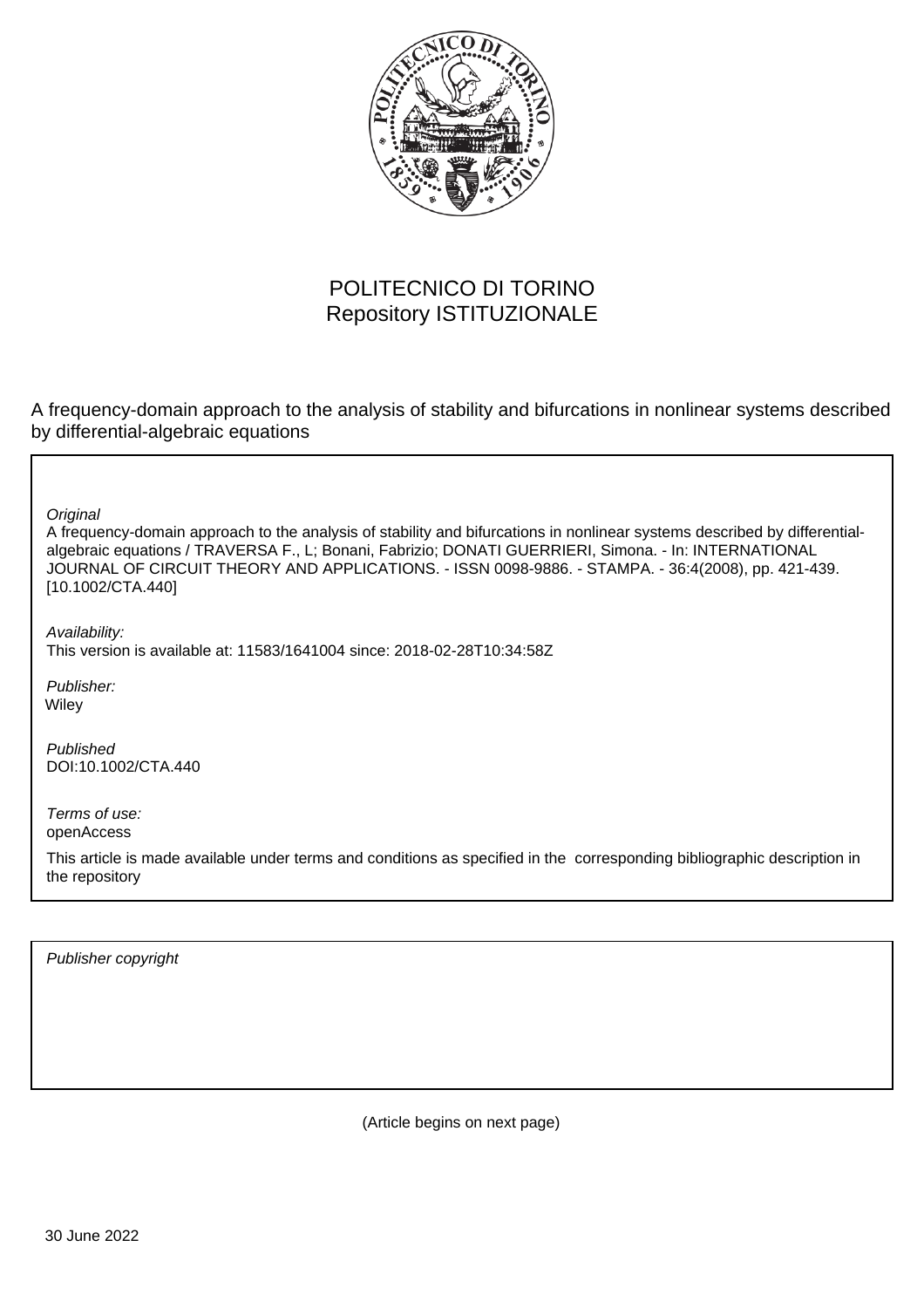# A frequency-domain approach to the analysis of stability and bifurcations in nonlinear systems described by differential-algebraic equations*‡*

F. L. Traversa, F. Bonani∗*,†* and S. Donati Guerrieri

*Politecnico di Torino, Dipartimento di Elettronica, Corso Duca degli Abruzzi 24, I-10129 Torino, Italy*

## SUMMARY

A general numerical technique is proposed for the assessment of the stability of periodic solutions and the determination of bifurcations for limit cycles in autonomous nonlinear systems represented by ordinary differential equations in the differential-algebraic form. The method is based on the harmonic balance (HB) technique, and exploits the same Jacobian matrix of the nonlinear system used in the Newton iterative numerical solution of the HB equations for the determination of the periodic steady state. To demonstrate the approach, it is applied to the determination of the bifurcation curves in the parameters' space of Chua's circuit with cubic nonlinearity, and to the study of the dynamics of the limit cycle of a Colpitts oscillator.

KEY WORDS: nonlinear systems; harmonic balance; stability; bifurcation

## 1. INTRODUCTION

The assessment of stability of periodic solutions of circuits and systems is of increasing interest, both from the standpoint of the determination of complex dynamical behaviours, such as bifurcations and routes to chaotic attractors, and of the definition of system stable operation [1]. From a circuit perspective, such an interest is directed both to autonomous (i.e. oscillators) and forced systems where the forcing term is a periodic function of time: in both cases, a periodic solution is assumed to exist. In order to study its stability, a perturbative approach is often employed [2], leading to Floquet theory which, ultimately, allows to assess the stability properties by estimating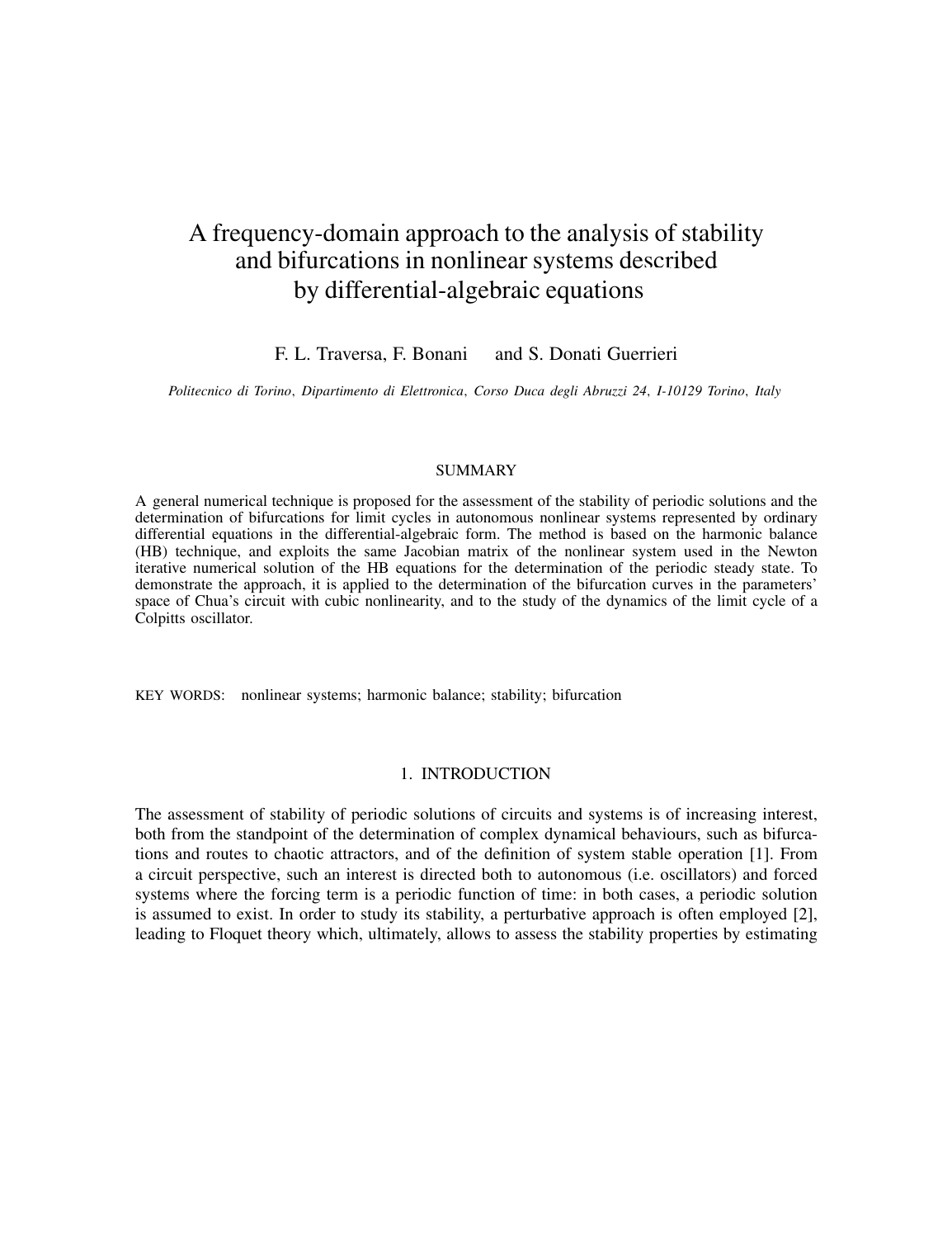a set of characteristic exponents called Floquet multipliers (FMs) (see Section 2). Furthermore, Floquet analysis plays a significant role in the analysis of phase noise in oscillators (see e.g. [3]). In this work, we shall focus on the case of autonomous systems admitting self-sustained oscillations: the extension to the study of the stability of periodic solutions of forced systems is straightforward.

The harmonic balance (HB) technique [4] is, in particular in the area of microwave and wireless circuit analysis and design, very common for the determination of periodic solutions due to its numerical efficiency, customarily related to the fact that the steady-state solution is directly determined, thus avoiding the computation of the transient part. On the other hand, in most cases time-domain approaches are exploited for studying the stability of the solution [5]. Only recently frequency-domain techniques have been proposed for the study of dynamic behaviour and bifurcations of nonlinear systems, often by making use of the describing function technique (i.e. HB with one harmonic only): see [6] and references therein. A more general, semi-analytical approach, able to include an HB description with an arbitrary number of harmonics, was proposed in [7], though limited to nonlinear systems that can be expressed in the Lur'e form. Finally, Mees [8] presented a general technique for the determination with HB of the Floquet Exponents of limit cycles of autonomous ordinary differential equations (ODEs) in canonical form.

In this paper we propose a general, fully numerical method for the direct estimation of the Floquet exponents (FEs) of a periodic solution based on the same Jacobian of the HB system already exploited in most numerical implementations of HB for the determination of the steadystate solution. Moreover, we propose an extended formulation valid not only for dynamical systems represented by ODEs in the canonical form, but also applicable to differential-algebraic equations (DAEs). This makes the methodology directly implementable even into commercial circuit-oriented simulation CAD tools, at least if the circuit considered is lumped and if the system Jacobian is made available.<sup>§</sup> The proposed technique is applied to the simulation of two dynamical systems: Chua's circuit, which exhibits a very complex dynamic behaviour with a large number of bifurcations, and a classical Colpitts oscillator.

The paper is structured as follows: a brief review of the Floquet theory for systems described by DAEs is the subject of Section 2, while the frequency-domain approach to the determination of the corresponding FEs and multipliers is presented in Section 3: the generalized eigenvalue problem (27) is shown to allow the numerical computation of the FEs. Two examples of application are discussed in Section 4, and finally Section 5 is devoted to the conclusions.

#### 2. FLOQUET THEORY FOR DAEs

DAEs are very common in the analysis of nonlinear electrical circuits, since the popular modified node analysis (MNA) [9] results in a mathematical description of the Kirchhoff laws and of the circuit elements' constitutive relationships in the form of a system of DAEs. In abstract form, we are interested in a vector autonomous differential system written as

$$
\frac{\mathrm{d}}{\mathrm{d}t}\mathbf{q}(\mathbf{x}) + \mathbf{g}(\mathbf{x}) = \mathbf{0} \tag{1}
$$

<sup>§</sup> In most cases, the system Jacobian is not available to the user; therefore, the implementation of this approach should be carried out by the software vendor.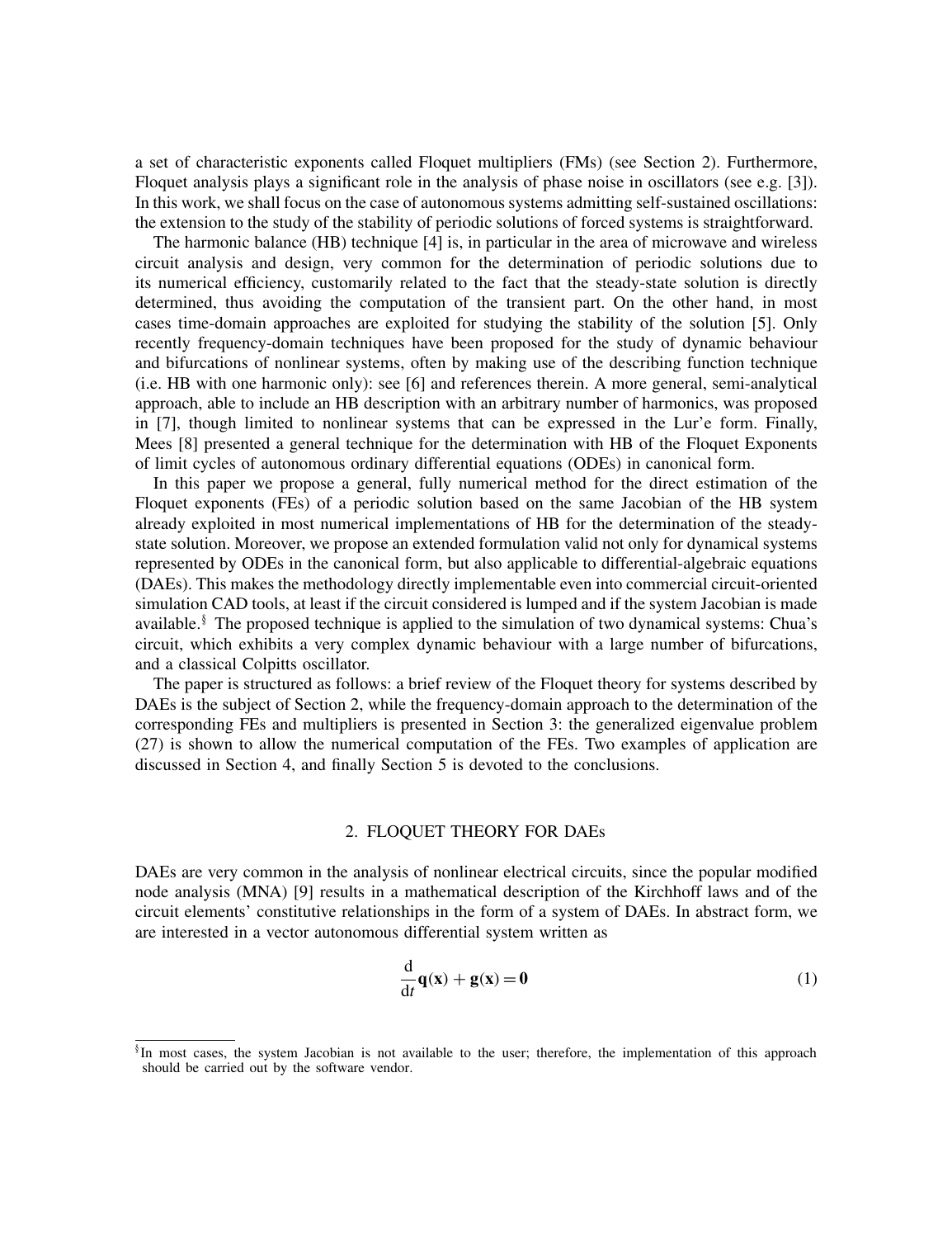where  $\mathbf{x}(t) \in \mathbb{R}^M$  is an *M*-dimensional real continuous vector function of time, and **q**, **g** :  $\mathbb{R}^M \to \mathbb{R}^M$ are continuous nonlinear functions. For the sake of our discussion, we assume that a nontrivial *T*-periodic solution  $\mathbf{x}_s(t)$  (i.e.  $T > 0$  and  $\mathbf{x}_s(t + T) = \mathbf{x}_s(t)$   $\forall t \in \mathbb{R}$ ) exists, called a limit cycle for Equation (1).

The aim of Floquet theory is to develop a perturbative analysis of Equation (1) around the limit cycle  $\mathbf{x}_s(t)$ , thus allowing for an assessment of the (local) stability properties of the limit cycle itself. Floquet theory was originally developed for the solution of periodically time-varying systems of linear ODEs [2] such as

$$
\dot{\mathbf{x}} = \mathbf{B}(t)\mathbf{x} \tag{2}
$$

where  $\mathbf{B}(t)$ :  $\mathbb{R} \to \mathbb{R}^{M \times M}$  is a continuous *T*-periodic matrix function of time and **x** denotes the time derivative of **x***(t)*. Recently, it has been extended to the solution of linearized DAEs in [10, 11], at least in the case of index-1 equations. We shall now briefly review the main results, following the formulation developed in [11].

According to the discussion in [11], the assessment of the stability properties of the steady-state solution  $\mathbf{x}_s(t)$  of Equation (1) requires to decompose the solution  $\mathbf{x}(t)$  of the system forced by a small perturbation into a phase ( $\alpha$ ) and an orbital ( $\bf{v}$ ) component:  $\bf{x}$ ( $t$ ) =  $\bf{x}$ <sub>s</sub>[ $t + \alpha$ ( $t$ )] +  $\bf{v}$ ( $t$ ). A detailed analysis allows us to demonstrate that stability is ultimately related to the solution of the homogeneous system obtained by linearizing (1) around  $\mathbf{x}_s(t)$ 

$$
\frac{d}{dt}[\mathbf{C}(t)\mathbf{z}(t)] - \mathbf{A}(t)\mathbf{z}(t) = \mathbf{0}
$$
\n(3)

where the two matrix functions **C** and **A** are *T* -periodic, since they are the Jacobian of **q** and **g**, respectively, evaluated in the limit cycle  $\mathbf{x}_s(t)$ :

$$
\mathbf{C}(t) = \frac{\mathrm{d}\mathbf{q}}{\mathrm{d}\mathbf{x}}\bigg|_{\mathbf{x}_{\mathrm{s}}(t)}, \quad \mathbf{A}(t) = -\frac{\mathrm{d}\mathbf{g}}{\mathrm{d}\mathbf{x}}\bigg|_{\mathbf{x}_{\mathrm{s}}(t)}
$$
(4)

Notice that **C** is not necessarily full rank: however, we assume that  $rank{C(t)} = m \leq M$  does not depend on *t* [11].

According to [2, 11], the solution of Equation (3) can be expressed in terms of the *fundamental state-transition matrix*  $\Phi(t, s)$ , meaning that solution  $z(t; z_0)$  of Equation (3) satisfying the initial condition  $\mathbf{z}(0; \mathbf{z}_0) = \mathbf{z}_0^{\mathbb{T}}$  is given by

$$
\mathbf{z}(t; \mathbf{z}_0) = \mathbf{\Phi}(t, 0)\mathbf{z}_0 \tag{5}
$$

The fundamental state-transition matrix can be expressed as [2, 11]

$$
\Phi(t,s) = \mathbf{U}(t)e^{(t-s)\mathbf{D}}\mathbf{V}(s)\mathbf{C}(s)
$$
\n(6)

where **U**, **D**,  $V \in \mathbb{R}^{M \times M}$ , and **U**(*t*),  $V(t)$  are *T*-periodic invertible matrix functions such that

$$
\mathbf{V}(t)\mathbf{C}(t)\mathbf{U}(t) = \begin{bmatrix} \mathbf{I}_m & \mathbf{0} \\ \mathbf{0} & \mathbf{0} \end{bmatrix}
$$
 (7)

<sup>&</sup>lt;sup>¶</sup>We assume here that **z**<sub>0</sub> ∈ *S*(0), where *S*(*t*) is the *m*-dimensional subspace where the index-1 equation (3) has solutions [11].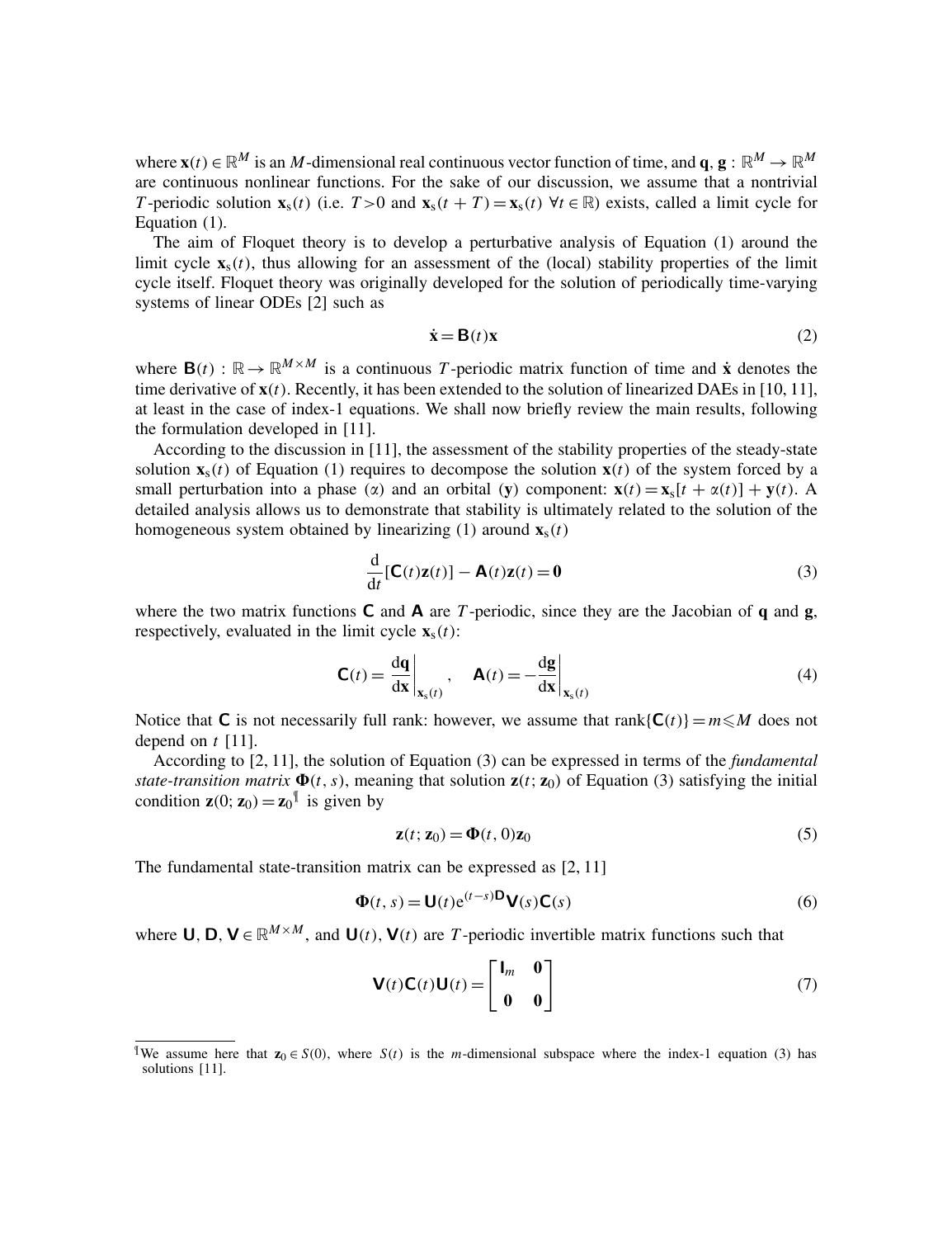$I_m$  being the identity matrix of size *m*. Furthermore

$$
\exp(t\mathbf{D}) = \text{diag}\{\exp(\mu_1 t), \dots, \exp(\mu_m t), 0, \dots, 0\}
$$
\n(8)

is a diagonal matrix: the *m* coefficients of  $\mu_k$  are the FEs of system (3), while  $\lambda_k = \exp(\mu_k T)$  are the corresponding FMs. Notice that Equation (8) implies that **D** has *M* − *m* eigenvalues equal to  $-\infty$ , i.e. system (3) has *M* − *m* FMs equal to 0. By denoting as  $\mathbf{u}_k(t)$  the columns of  $\mathbf{U}(t)$ , and as  $\mathbf{v}_k^{\mathrm{T}}(t)$  the rows of  $\mathbf{V}(t)$ , the following remarks hold [11]:

- 1. for  $1 \leq k \leq m$ ,  $\mathbf{z}(t) = \mathbf{u}_k(t) \exp(\mu_k t)$  is a solution of Equation (3) with initial condition  $\mathbf{z}(0) =$  $\mathbf{u}_k(0)$ :
- 2. for  $1 \le k \le m$ ,  $\tilde{\mathbf{z}}(t) = \mathbf{v}_k(t) \exp(-\mu_k t)$  is a solution of system

$$
\mathbf{C}^{\mathrm{T}}(t)\frac{d}{dt}\tilde{\mathbf{z}}(t) + \mathbf{A}^{\mathrm{T}}(t)\tilde{\mathbf{z}}(t) = \mathbf{0}
$$
\n(9)

with initial condition  $\tilde{\mathbf{z}}(0) = \mathbf{v}_k(0)$ ; Equation (9) represents the *adjoint system* associated with Equation (3).

Since  $\mathbf{u}_k(t)$  is associated with the corresponding FE  $\mu_k$ , it is denoted as the *Floquet eigenvector* associated with  $\mu_k$ .

Substituting  $\mathbf{z}(t) = \mathbf{u}_k(t) \exp(\mu_k t)$  into Equation (3), the FE and Floquet eigenvectors are shown to satisfy

$$
\mu_k \mathbf{C}(t) \mathbf{u}_k(t) + \mathbf{C}(t) \dot{\mathbf{u}}_k(t) = [\mathbf{A}(t) - \dot{\mathbf{C}}(t)] \mathbf{u}_k(t)
$$
\n(10)

### *2.1. Stability and bifurcations in autonomous DAEs*

According to the discussion in [11], for an autonomous system  $\dot{\mathbf{x}}_s(t) = d\mathbf{x}_s/dt$  is a solution of the linearized system (3): this means that  $\lambda_1 = 1$  is one of the FMs associated with the limit cycle itself, with the corresponding Floquet eigenvector  $\mathbf{u}_1(t) = \dot{\mathbf{x}}_s(t)$ . Furthermore, the state-transition matrix (6) can be decomposed according to [11]:

$$
\mathbf{\Phi}(t,s) = \sum_{k=1}^{m} e^{\mu_k(t-s)} \mathbf{u}_k(t) \mathbf{v}_k^{\mathrm{T}}(s) \mathbf{C}(s)
$$
\n(11)

As a consequence, for the limit cycle of the autonomous system to be *asymptotically stable*, all the remaining  $m - 1$  FMs must lie within the unit circle in the complex plane, i.e.  $|\lambda_k| < 1$  $\forall k = 2, \ldots, m$ .

Concerning bifurcations, the conditions for a fold and a flip (period doubling) phenomenon to take place are simply that one FM equals 1 or  $-1$ , respectively [2, 7].

#### 3. FREQUENCY-DOMAIN DETERMINATION OF FLOQUET MULTIPLIERS

The aim of this section is to introduce a novel technique, amenable to be implemented in circuit analysis CAD tools, for the evaluation of the FMs associated with a limit cycle completely in the frequency domain. The main reason behind the development of such an approach is that the HB technique is probably the most popular and effective tool for evaluating the limit cycle in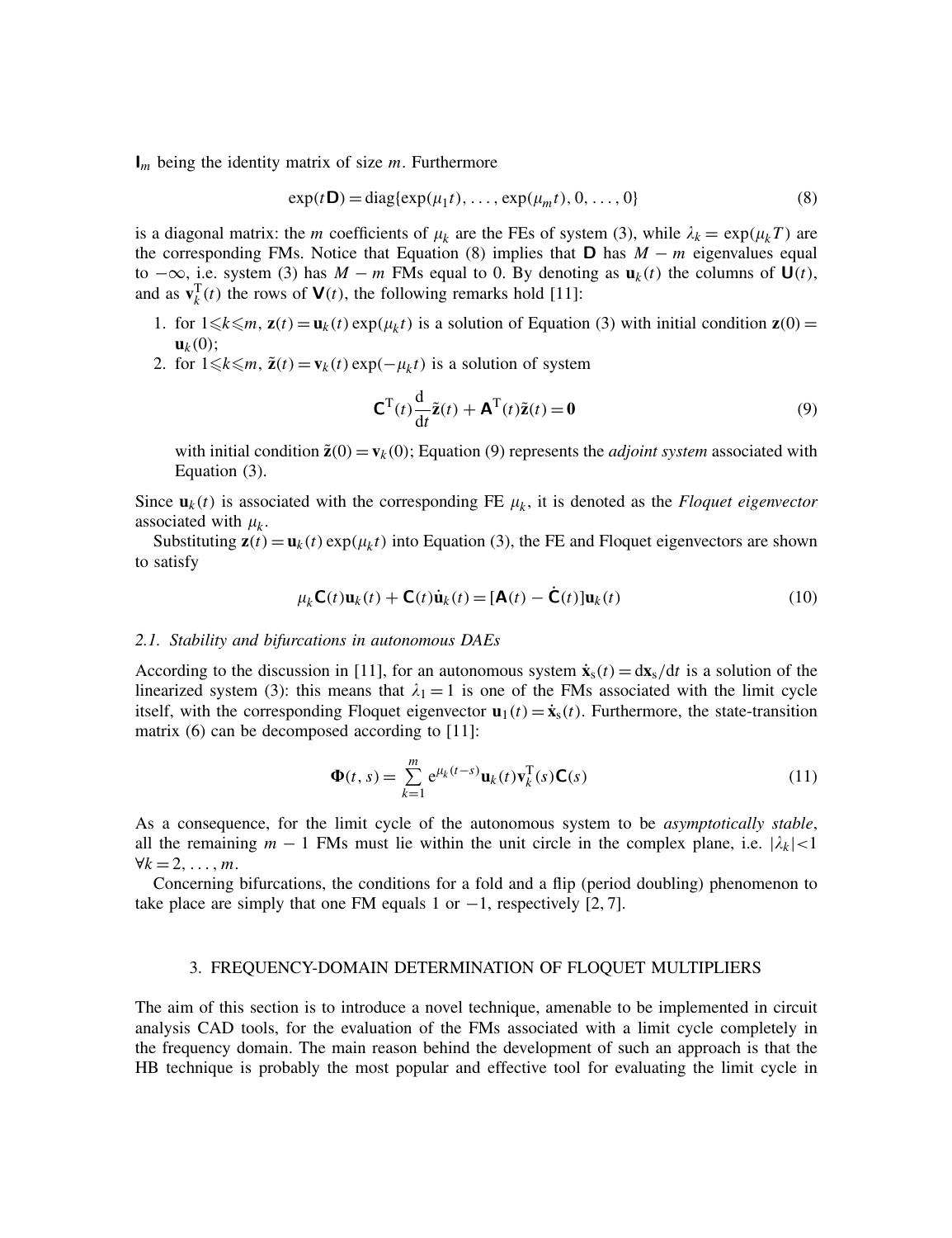microwave and RF nonlinear circuits, both in the case of forced and autonomous systems.<sup>||</sup> In order to introduce the algorithm, we shall make use of the formalism presented in [4, 7].

### *3.1. HB formulation*

Let us consider a *T*-periodic scalar real continuous and differentiable function  $x(t)$ , represented in the frequency domain by a truncated Fourier series, made of  $N_H$  harmonics plus the DC component

$$
x(t) = \sum_{h=0}^{N_{\rm H}} x_h(t), \quad x_h(t) = \begin{cases} x_{\rm c0}^{\rm f}, & h = 0\\ x_{\rm ch}^{\rm f}\cos(h\omega t) + x_{\rm sh}^{\rm f}\sin(h\omega t), & h = 1, ..., N_{\rm H} \end{cases}
$$
(12)

where  $x_{ch}^f$  and  $x_{sh}^f$  are the (cosine and sine) harmonic amplitudes associated with the *h*th harmonic of (angular) frequency  $h\omega$  ( $\omega = 2\pi/T$ ). Of course, the finite sum in Equation (12) is just an approximation of the full Fourier representation, necessary for computational purposes: we shall assume that  $N_H$  is large enough to approximate the 'real'  $x(t)$  within an acceptable error. By collecting the harmonic amplitudes into a column vector

$$
\mathbf{x}^{\mathbf{f}} = [x_{c0}^{\mathbf{f}}, x_{c1}^{\mathbf{f}}, x_{s1}^{\mathbf{f}}, \dots, x_{cN_{\mathrm{H}}}^{\mathbf{f}}, x_{sN_{\mathrm{H}}}^{\mathbf{f}}]^{\mathrm{T}}
$$
(13)

and defining the  $2N_H + 1$  time samples  $t_h = hT/(2N_H + 1)$   $(h = 1, \ldots, 2N_H + 1)$  equally spaced into the period [0, T], an invertible linear operator  $\Gamma$  allows for the time–frequency transformation [4, 7]

$$
\mathbf{x}^{\mathbf{f}} = \Gamma \mathbf{x} \iff \mathbf{x} = \Gamma^{-1} \mathbf{x}^{\mathbf{f}} \tag{14}
$$

where we have denoted by **x** the column vector collecting the time samples of  $x(t)$ :

$$
\mathbf{x} = [x(t_1), x(t_2), \dots, x(t_{2N_{\rm H}+1})]^{\rm T}
$$
\n(15)

The expression for the transformation from harmonic components to time samples can be easily derived from Equation (12)

$$
\mathbf{\Gamma}^{-1} = \begin{bmatrix} 1 & \gamma_{1,1}^c & \gamma_{1,1}^s & \cdots & \gamma_{1,N_H}^c & \gamma_{1,N_H}^s \\ 1 & \gamma_{2,1}^c & \gamma_{2,1}^s & \cdots & \gamma_{2,N_H}^c & \gamma_{2,N_H}^s \\ \vdots & \vdots & \vdots & \vdots & \vdots & \vdots \\ 1 & \gamma_{2N_H+1,1}^c & \gamma_{2N_H+1,1}^s & \cdots & \gamma_{2N_H+1,N_H}^c & \gamma_{2N_H+1,N_H}^s \end{bmatrix}
$$
(16)

where  $\gamma^c$  and  $\gamma^s$  are given by

$$
\gamma_{p,q}^c = \cos(q\omega t_p) = \cos\left(\frac{q2\pi p}{2N_H + 1}\right), \quad \gamma_{p,q}^s = \sin(q\omega t_p) = \sin\left(\frac{q2\pi p}{2N_H + 1}\right) \tag{17}
$$

Notice that operator  $\Gamma$ , due to the choice of the time samples, is independent of  $\omega$ , and therefore, the formulation can be exploited for the determination of the limit cycle of autonomous systems [4, 7].

In the latter case, the frequency  $\omega = 2\pi/T$  of the limit cycle is also an unknown to be solved for, see e.g. [4].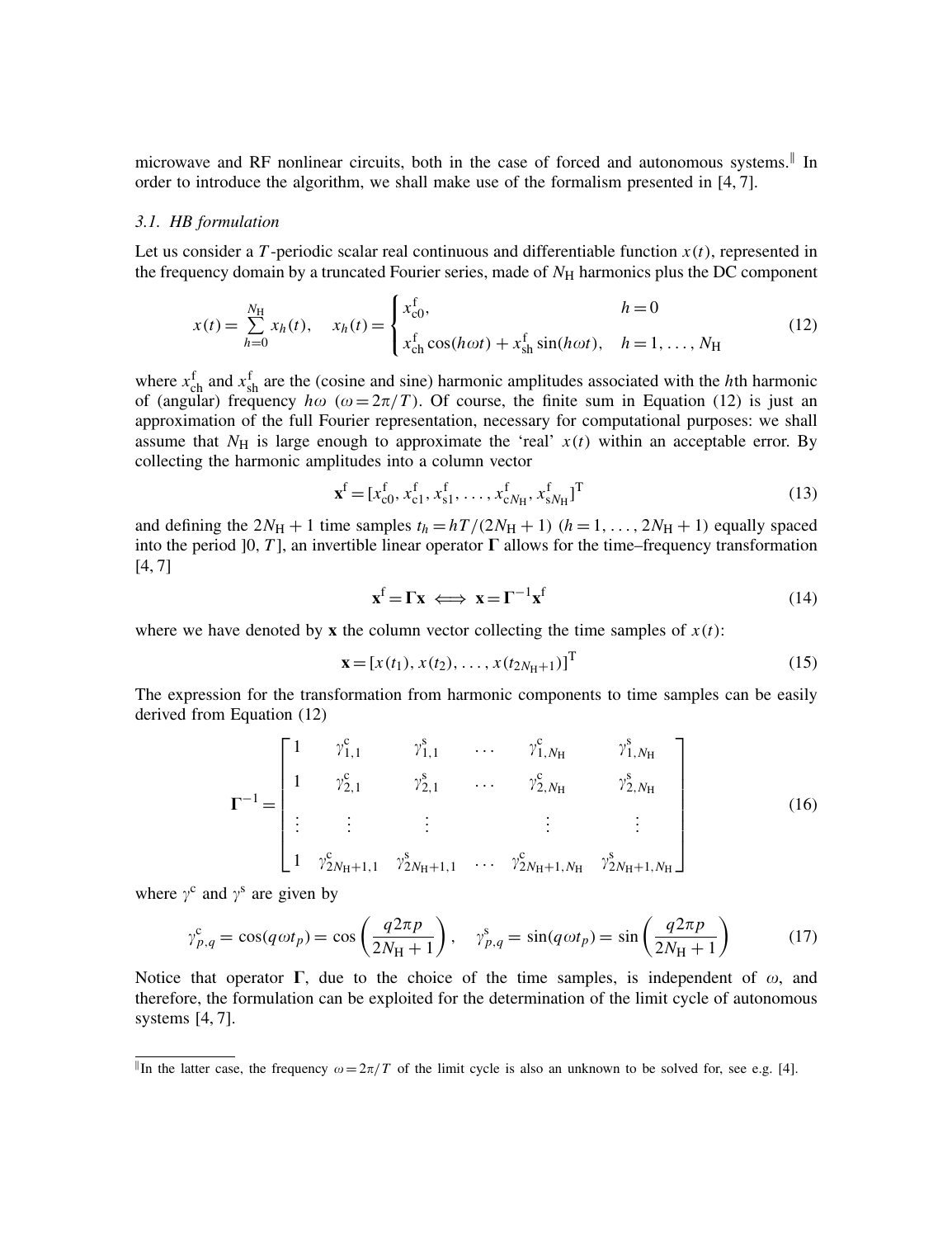Also the time derivative of  $x(t)$  can be expressed in the frequency domain as a function of the harmonic components  $\mathbf{x}^f$ . An explicit evaluation of  $\dot{x}(t)$  from Equation (12) leads to [7]:

$$
\dot{\mathbf{x}}^{\mathrm{f}} = \Gamma \dot{\mathbf{x}} = \omega \Omega \mathbf{x}^{\mathrm{f}} \tag{18}
$$

where  $\dot{x}$  denotes the collection of time samples of  $\dot{x}(t)$ ,  $\dot{x}^f$  are the harmonic components of  $\dot{x}(t)$ , and  $\Omega$  is a constant  $(2N_H + 1) \times (2N_H + 1)$  matrix given by

$$
\Omega = \begin{bmatrix}\n0 & 0 & 0 & 0 & 0 & \dots & 0 & 0 \\
0 & 0 & 1 & 0 & 0 & \dots & 0 & 0 \\
0 & -1 & 0 & 0 & 0 & \dots & 0 & 0 \\
0 & 0 & 0 & 0 & 2 & \dots & 0 & 0 \\
0 & 0 & 0 & -2 & 0 & \dots & 0 & 0 \\
\vdots & \vdots & \vdots & \vdots & \vdots & \vdots & \vdots & \vdots \\
0 & 0 & 0 & 0 & 0 & \dots & 0 & N_{H} \\
0 & 0 & 0 & 0 & 0 & \dots & -N_{H} & 0\n\end{bmatrix}
$$
\n(19)

Equations (14)–(19) can be exploited for the definition of the HB system used for the determination of the limit cycle harmonic amplitudes **x**<sup>f</sup> s, both for the cases of forced and autonomous systems (see [4] for details), in the latter case by taking into account that the inclusion of the additional unknown  $\omega$  (the limit cycle angular frequency) can be treated by arbitrarily fixing one of the harmonic amplitudes (i.e. fix the phase reference of the limit cycle) [4, 7]. For instance, a possible choice is to set to zero the sine amplitude of the first harmonic of the first component of  $\mathbf{x}_s(t)$ , i.e.  $x_{s,1,s1}^f = 0$ .

## *3.2. HB-based algorithm for FM determination*

The frequency-domain evaluation of the FMs is based on a HB formulation of Equation (10). To keep the notation as simple as possible, we shall denote by  $\mathbf{u}_k$  the vector of collected time samples for the vector function of time  $\mathbf{u}_k(t)$ , ordered according to its components  $u_{p,k}(t)$  ( $p = 1, \ldots, M$ ):

$$
\mathbf{u}_{k} = [u_{k,1}(t_1), \dots, u_{k,1}(t_{2N_{\rm H}+1}), \dots, u_{k,M}(t_1), \dots, u_{k,M}(t_{2N_{\rm H}+1})]^{\rm T}
$$
(20)

 $\mathbf{u}_k^f$  is the corresponding collection of harmonic components

$$
\mathbf{u}_k^{\mathrm{f}} = [u_{k,1,\mathrm{c}0}^{\mathrm{f}}, u_{k,1,\mathrm{c}1}^{\mathrm{f}}, u_{k,1,\mathrm{s}1}^{\mathrm{f}}, \dots, u_{k,1,\mathrm{s}N_{\mathrm{H}}}^{\mathrm{f}}, \dots, u_{k,M,\mathrm{c}0}^{\mathrm{f}}, \dots, u_{k,M,\mathrm{s}N_{\mathrm{H}}}^{\mathrm{f}}]^{\mathrm{T}} \tag{21}
$$

so that the relationship between the time samples and the frequency components for the vector functions is a simple generalization of the scalar one (14)

$$
\mathbf{u}_k^{\mathrm{f}} = \mathbf{\Gamma}_M \mathbf{u}_k \iff \mathbf{u}_k = \mathbf{\Gamma}_M^{-1} \mathbf{u}_k^{\mathrm{f}}
$$
(22)

where  $\Gamma_M$  is a block-diagonal linear operator made of *M* blocks each equal to  $\Gamma$ :

$$
\Gamma_M = \text{diag}\{\Gamma, \dots, \Gamma\} \quad M \text{ blocks}
$$
 (23)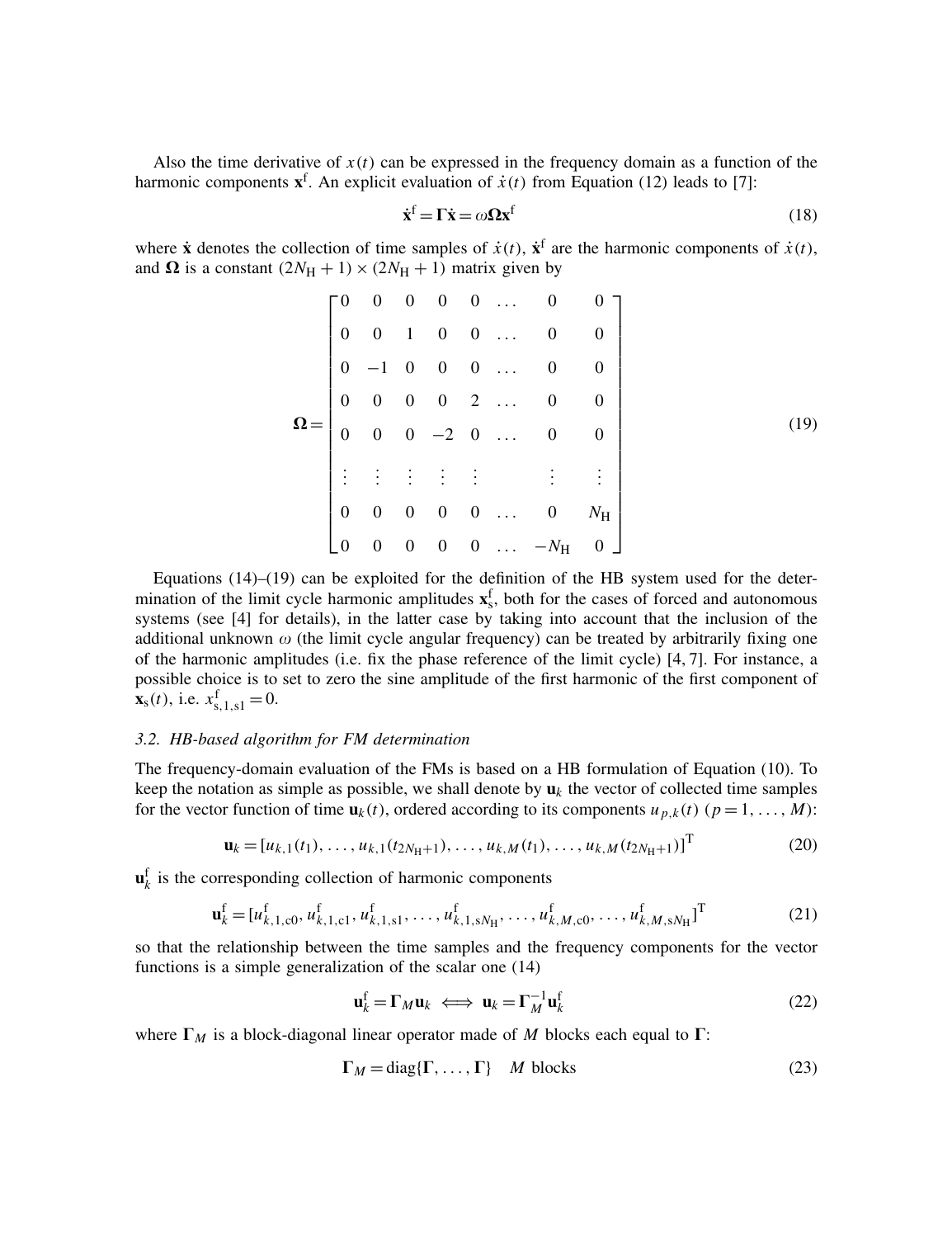A direct application of Equation (18) leads also to

$$
\dot{\mathbf{u}}_k^{\mathrm{f}} = \Gamma_M \dot{\mathbf{u}}_k = \omega \Omega_M \mathbf{u}_k^{\mathrm{f}} \tag{24}
$$

where  $\Omega_M$  is a block-diagonal linear operator made of *M* blocks each equal to  $\Omega$ :

$$
\Omega_M = \text{diag}\{\Omega, \dots, \Omega\} \quad M \text{ blocks} \tag{25}
$$

Similar arguments can be applied to show that for the matrix *T*-periodic function  $C(t)$  the following relationship holds∗∗:

$$
\Gamma_M[\dot{\mathbf{C}}\mathbf{u}_k + \mathbf{C}\dot{\mathbf{u}}_k] = \omega \Omega_M \Gamma_M(\mathbf{C}\mathbf{u}_k) = \omega \Omega_M \hat{\mathbf{C}}\mathbf{u}_k^{\mathrm{f}}
$$
(26)

where **C** and **C** are  $(2N_H + 1)M \times (2N_H + 1)M$  constant matrices built up by expanding each element of matrix functions  $C(t)$  and  $\dot{C}(t)$ , respectively, with a diagonal block of the corresponding time samples, and  $\hat{\mathbf{C}} = \Gamma_M \mathbf{C} \Gamma_M^{-1}$ .

Multiplying by  $\Gamma_M$  the time samples of Equation (10) and making use of the identity  $\Gamma_M^{-1}\Gamma_M =$  $I_{(2N_{\rm H}+1)M}$  and of Equations (22), (24), and (26), the following generalized eigenvalue problem is found

$$
(\hat{\mathbf{A}} - \omega \mathbf{\Omega}_M \hat{\mathbf{C}}) \mathbf{u}_k^{\mathrm{f}} = \mu_k \hat{\mathbf{C}} \mathbf{u}_k^{\mathrm{f}}
$$
 (27)

for the FEs and the harmonic amplitudes of the associated Floquet eigenvectors, where:

$$
\hat{\mathbf{A}} = \Gamma_M \mathbf{A} \Gamma_M^{-1} \tag{28}
$$

From an implementation standpoint, it is worth noticing that matrices **C** and **A** are the Jacobian matrices of the nonlinear functions **q** and −**g** evaluated in the steady-state limit cycle. Since the HB system is generally solved by exploiting Newton iterations, such Jacobians are directly available for the FM estimation.

The size of the generalized eigenvalue problem (27) is  $(2N_{\rm H} + 1)M \times (2N_{\rm H} + 1)M$ , therefore, the number of FEs numerically derived from a full eigenvalue determination is  $(2N_{\rm H} + 1)M$ . According to the remark in [2], the FEs are actually infinite in number: there are *m* independent FMs, which correspond to an infinite set of FEs distributed in the complex plane along *m* vertical lines. For each line *k*, the infinite FEs  $\mu_{k,q}$  are located at a constant distance equal to  $j2\pi/T$  $(i = \sqrt{-1})$  from each other:

$$
\mu_{k,q} = \mu_{k,0} + qj\frac{2\pi}{T}, \quad q \in \mathbb{Z} \implies \lambda_k = e^{\mu_{k,q}T} = e^{\mu_{k,0}T + qj2\pi} = e^{\mu_{k,0}T}
$$
(29)

The truncated relationship (27) yields an approximate estimation of the FEs  $\mu_{k,q}$ . In fact, as discussed in Section 4, the numerical distribution in the complex plane of FEs evaluated from Equation (27) tends to diverge from the theoretical one moving far from the eigenvalues nearest to the real axis. For this reason, numerical accuracy requires the inclusion of the FEs with minimal (absolute value of) imaginary part for the FM estimation. This remark, justified here only on the basis of numerical results, can be supported by a more rigorous derivation which is neglected here for the sake of conciseness and will be published elsewhere.

<sup>∗∗</sup>Corrections made to Equations (26)–(28) and to the paragraph following Equation (26) after initial online publication.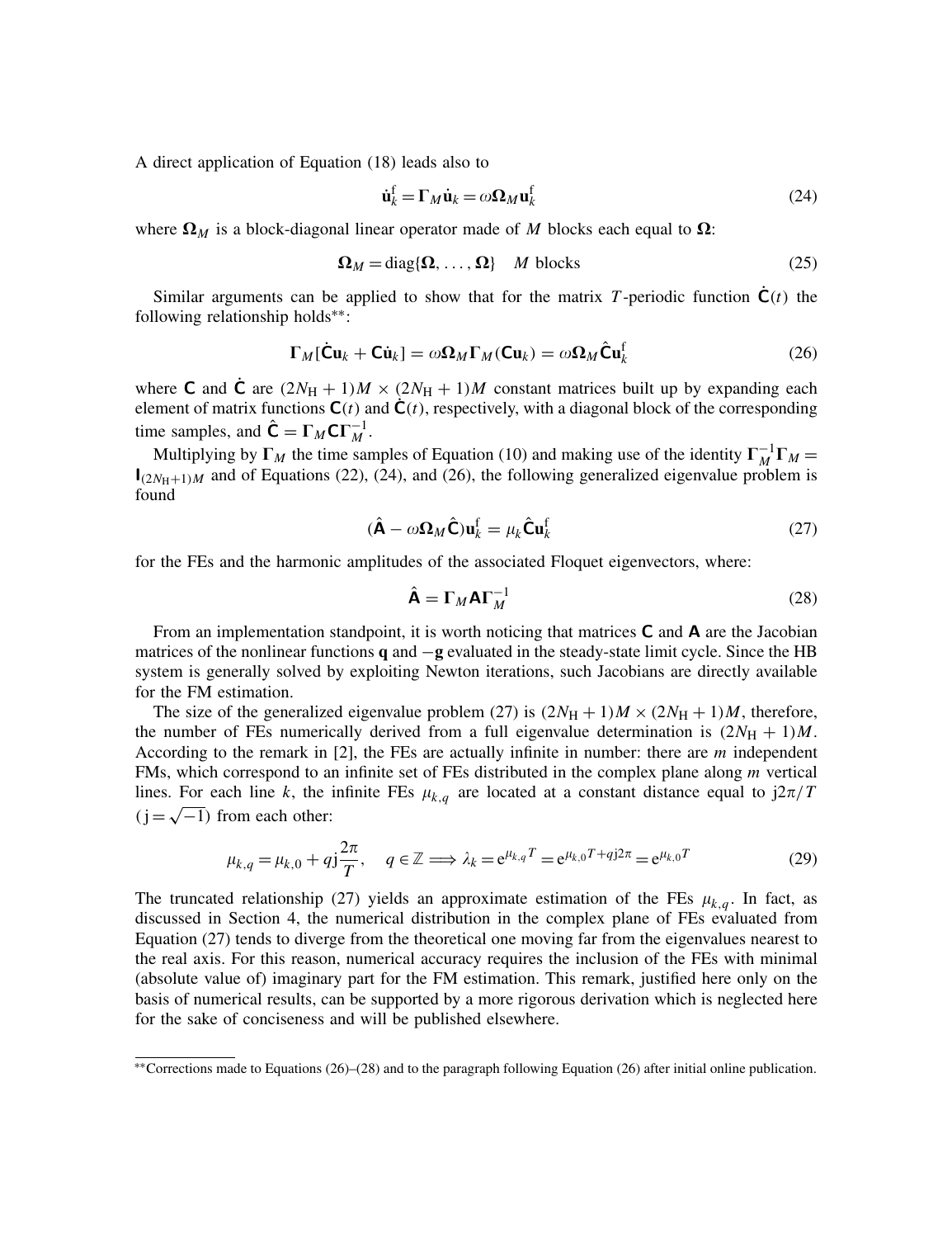Furthermore, in order to reduce the computational burden for very large systems, specialized numerical algorithms allowing for the calculation of the eigenvalues in Equation (27) in a predefined region of the complex plane [12] can also be exploited.

#### *3.3. Frequency-domain estimation of bifurcation conditions*

Let us consider that the dynamical system depends on a parameter  $\alpha$ , used as a bifurcation parameter. The limit cycle's FEs are the solutions of the generalized eigenvalue problem (27), where all the terms apart from  $\Omega_M$  depend on the parameter  $\alpha$ : in order to satisfy the bifurcation condition, we have to determine a value  $\alpha_0$  of the parameter (if it exists) which makes one of the limit cycle FMs of magnitude equal to 1 (see Section 2.1). The bifurcation parameter value  $\alpha_0$  satisfies the equation

$$
\lambda_{k_0}(\alpha_0) = \begin{cases}\n+1 & \text{for a fold bifurcation} \\
e^{j\phi}, & \phi \in \mathbb{R} \setminus \{0, \pi\} \\
-1 & \text{for a flip bifurcation} \\
\end{cases} \tag{30}
$$

where  $k_0$  is the index labelling the FM taking the value required by the bifurcation condition. Notice that, as discussed in Section 2.1, for a fold bifurcation to occur in an autonomous system a second FM must be equal to  $+1$ , besides the FM equal to  $+1$  always present in such a case.

In this work, Equation (30) is numerically solved by applying the standard secant method [13]. This corresponds to build up a sequence  $\{\alpha_i\}$  of values of the parameter which, if the secant approach converges, tends to  $\alpha_0$ : for each iteration of the numerical approach (i.e. for each parameter value  $\alpha_i$ ) the limit cycle is determined solving the HB problem, and the corresponding FMs are estimated solving Equation (27). Then, the FM closest to the required value is chosen (this amounts to select  $k_0$ ) and is used for determining the new approximation of the solution.

## 4. EXAMPLES OF APPLICATION

The methodology described in Section 3 has been applied to the simulation of two autonomous systems: we have considered the well-known Chua's circuit, characterized by a very complex dynamic behaviour, and a standard Colpitts oscillator. In order to determine the limit cycles, we have implemented the homotopy scheme proposed in [14, 15] which enables us to compute the autonomous working point starting from a nonautonomous simulation, thus avoiding the use of several (often randomly chosen) initial conditions to find different limit cycles.

## *4.1. Chua's circuit*

The first example of application is the well-known Chua's circuit with cubic nonlinearity [16], characterized by the normalized equations

$$
\begin{aligned}\n\dot{x} &= \alpha[y - n(x) - x] \\
\dot{y} &= x - y + z \\
\dot{z} &= -\beta y\n\end{aligned} \tag{31}
$$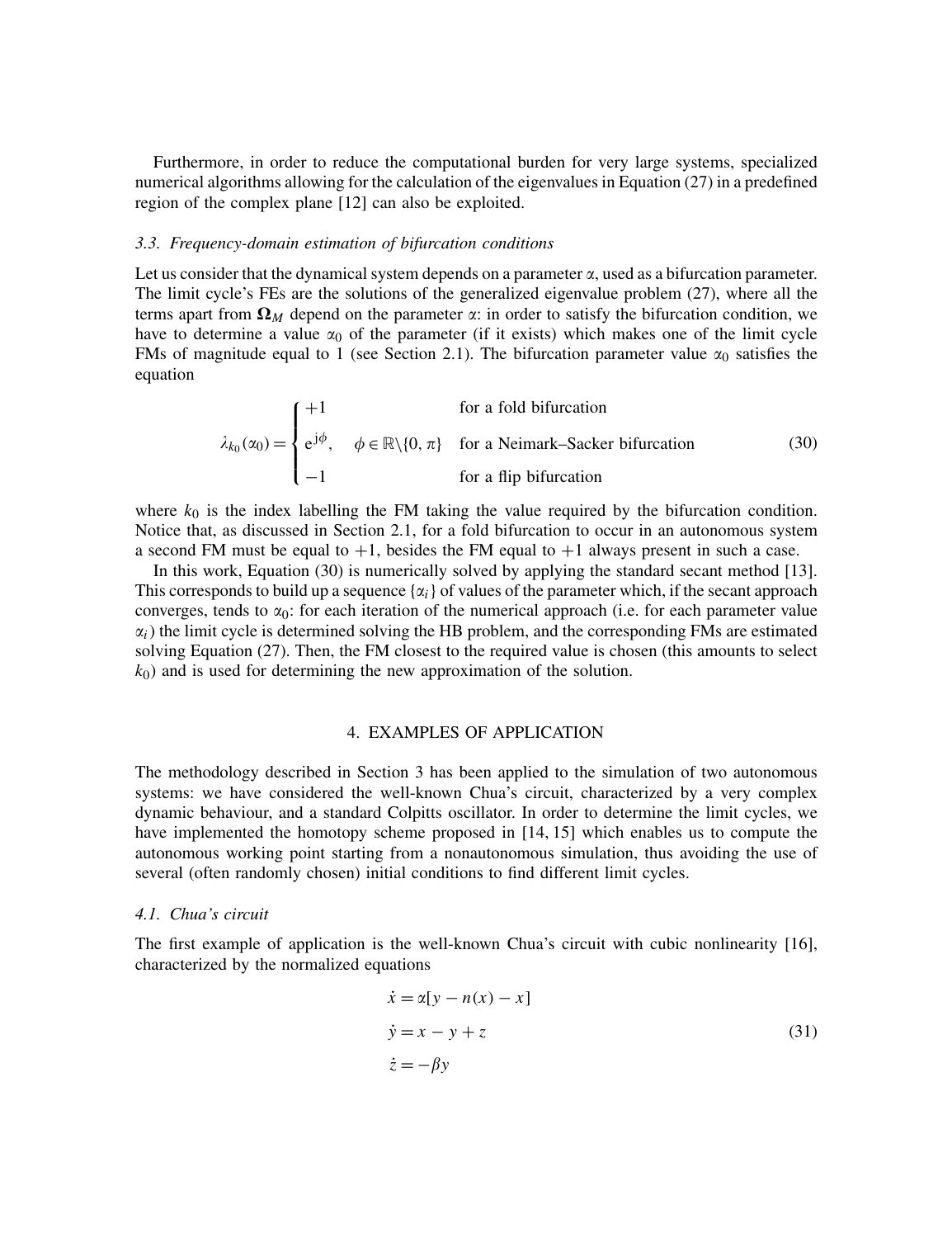where  $\alpha$ ,  $\beta$  are real parameters, and the nonlinear function  $n(x)$  is a cubic polynomial:

$$
n(x) = -\frac{8}{7}x + \frac{4}{63}x^3\tag{32}
$$

This system is in a canonical form (i.e. **q** in Equation (1) is the identity operator), and is characterized by  $M = m = 3$ . Thus,

$$
\mathbf{C}(t) = \mathbf{I}_3 \Longrightarrow \hat{\mathbf{C}} = \mathbf{I}_3, \quad \hat{\mathbf{A}}' = \hat{\mathbf{A}} \tag{33}
$$

Chua's circuit was chosen as a first case study because it allows for a direct comparison with the results in [7], where its bifurcations were studied in the frequency domain with a different approach for the estimation of the FMs.

As a function of the parameters  $\alpha$  and  $\beta$ , Equation (31) gives rise to a wide variety of dynamic behaviours [7, 16]: for  $\alpha$  < 7 two equilibria exist, symmetric with respect to the origin of the state space. As  $\alpha$  is increased, first two asymmetric limit cycles are born from a Hopf bifurcation of the two equilibria [16], followed for an even larger  $\alpha$  by two further symmetric limit cycles (one stable and one unstable). Figure 1 shows the relationship between the cycle period *T* and the system parameter  $\alpha$  ( $\beta = 15$  is held constant) for both the asymmetric and symmetric limit cycles. Simulations are carried out by solving the HB system with  $15 \leq N_H \leq 50$  (the actual value of  $N_{\rm H}$  is chosen by controlling the relative error in the solution between simulations with  $N_{\rm H}$ and  $N<sub>H</sub> + 1$  harmonics) for the determination of the steady-state solution, and changing the initial conditions in order to detect the various limit cycles. Notice that for  $\alpha$  close to 11.5377 (and  $T \approx 11.514$ ) a second symmetric cycle appears, leading to the dash-dotted curve in the inset of Figure 1.



Figure 1. Chua's circuit:  $\alpha$ -parameter dependence of the limit cycle period *T* for symmetric and asymmetric cycles. Symmetric cycle: continuous and dash-dotted lines. Asymmetric cycle: dashed line.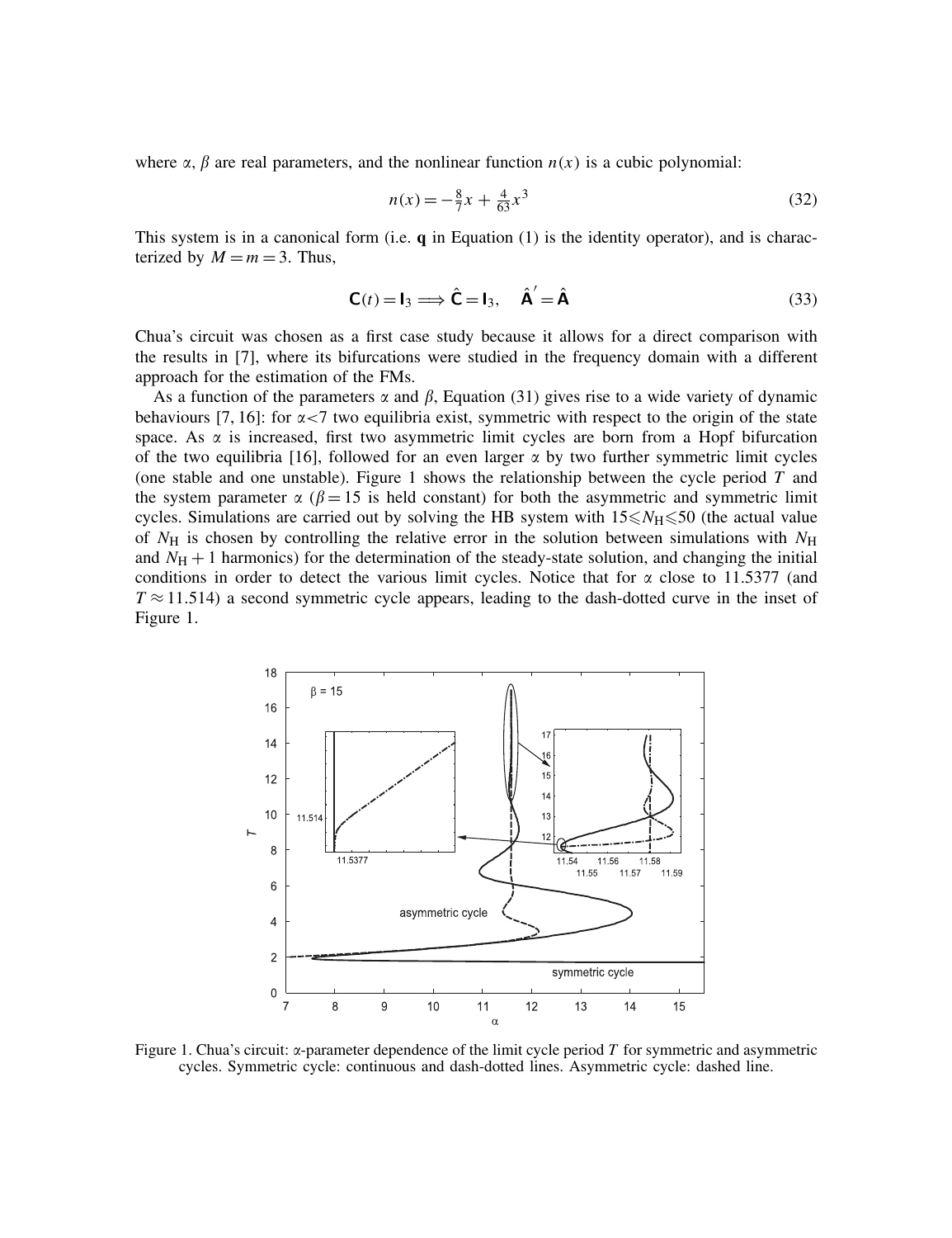

Figure 2. Chua's circuit: example of FE distribution in the complex plane for the symmetric limit cycle  $(N<sub>H</sub> = 50, T = 13.827)$ . Top inset: FE distribution for  $N<sub>H</sub> = 20, T = 13.827$ . Middle inset: zoom of the FE distribution for  $\overline{T} = 13.027$ . Bottom inset: zoom of the FE distribution for  $T = 13.827$ .

The stability of such limit cycles is studied according to the approach presented in Section 3.2, i.e. by evaluating their three FMs. As expected for an autonomous system, one of them is always equal to 1. The distribution in the complex plane of the FEs calculated from the generalized eigenvalue problem (27) is shown in Figure 2 for the case of the principal symmetric cycle (continuous line of Figure 1,  $\beta = 15$  and  $T = 13.827$ ). As discussed in Section 3.2, the numerically calculated FEs are distributed on vertical lines in the complex plane according to Equation (29). The position of the FEs tends to diverge from the theoretical one as the imaginary part becomes larger, thus suggesting that for a better numerical accuracy, the FMs must be calculated by choosing the FEs with minimal imaginary part: this heuristic remark is also supported by a more rigorous analysis, omitted here for the sake of brevity. The FEs are calculated including  $N<sub>H</sub> = 50$  harmonics in the HB simulation: for comparison, the same system is solved for  $N_H = 20$  (see top inset in Figure 2), showing a much worse distribution of FEs in the complex plane. Notice that such a large number of harmonics is necessary for an accurate estimation of the FEs is related to the properties of this limit cycle, which is unstable with a very large FM: our numerical experiments show that for lower values of the FM magnitude a satisfactory accuracy is achieved with a much lower N<sub>H</sub>. As a final remark, the bottom inset of Figure 2 shows that, besides the 0 FE, the other two FMs correspond to FEs with minimal imaginary part different from zero. They actually give rise to two FMs only, because their imaginary part is exactly equal to  $\pi/T$ . For comparison, the middle inset of Figure 2 shows the FEs with minimal imaginary part for a different symmetric limit cycle  $(T = 13.027)$ , which are all real.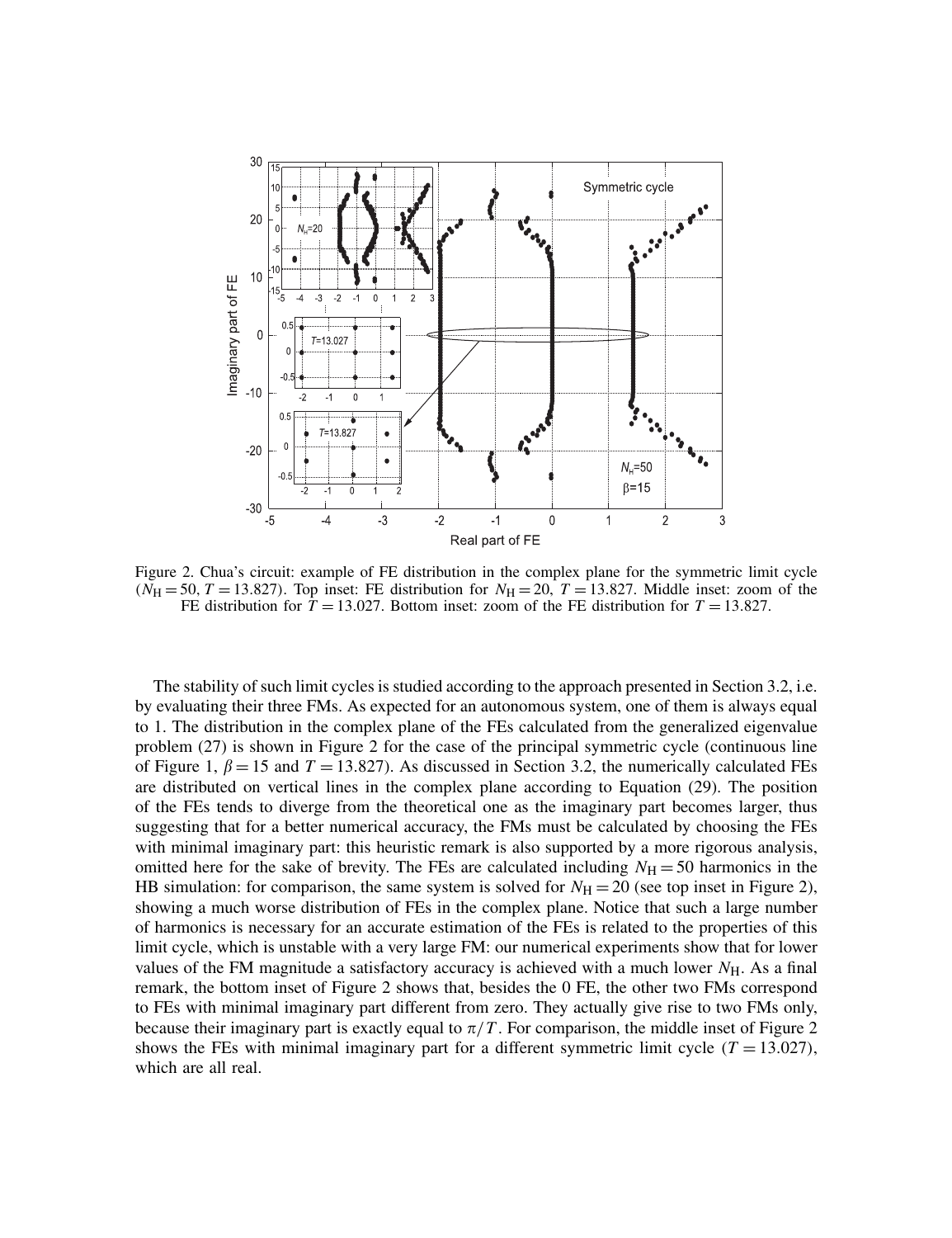

Figure 3. Chua's circuit: *T* dependence of the real part of the FM responsible for bifurcations of the symmetric limit cycles. The dash-dotted line represents a function equal to 0 if the FE nearest to the real axis is real, and to 1 if it is complex.

In order to assess the stability properties of the symmetric limit cycles, the real part of the FM responsible for bifurcations*††* (the principal FM defined in [7]) is shown in Figure 3 as a function of the cycle period *T*: the continuous curve corresponds to the symmetric cycle present for  $\alpha = 2$ , while the dashed line corresponds to the symmetric cycle detected for  $\alpha > 11.5377$  only. In the first case, the FM is always nonnegative, and, therefore, it undergoes fold bifurcations only: they are denoted as  $f_s^k$  ( $k \in \mathbb{N}$ ) [7], where the higher the value of  $k$ , the larger the corresponding cycle period. For the second symmetric cycle, on the other hand, the FM can become negative, thus giving rise also to period-doubling bifurcations here named as  $d_s^k$  ( $k \in \mathbb{N}$ ): notice that these bifurcations, not discussed in [7], require the corresponding FE to be complex. As *T* is increased, the sequence of bifurcations  $f_s^{k_1} - d_s^{k_2} - d_s^{k_2+1} - f_s^{k_1+1}$  is always observed: correspondingly, the FEs are real, complex, and real again (see the dash-dotted line in Figure 3). As a further insight, we consider in Figure 4 the evolution as a function of *T* of the two FEs not identically equal to 0 between  $f_s^2$  and  $f_s^3$ : both are always real, and in  $f_s^2$  and  $f_s^3$  one of them is equal to 0, the other is negative. As *T* increases, the values of the two FEs get closer, eventually becoming equal for *T* slightly larger than 4.55. This corresponds to a collision between the corresponding FMs. Then, the two FEs diverge again, one increasing until  $f_s^3$  is reached. This pattern is followed for all the transitions between two consecutive fold bifurcations.

*<sup>††</sup>*For the other two FMs, one is always equal to 1, the other is always stable.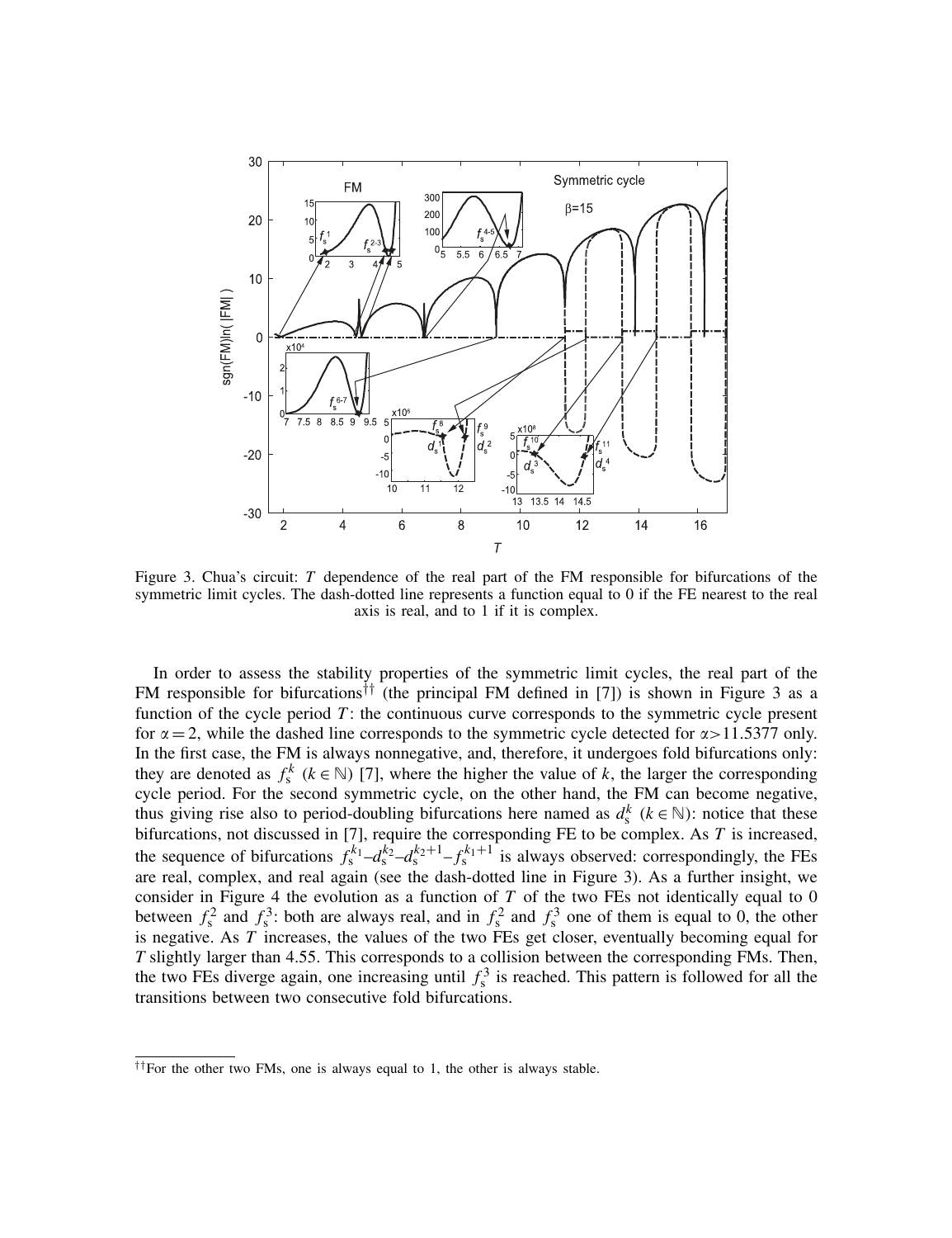

Figure 4. Chua's circuit: evolution of the FEs not identically equal to 0 for the symmetric limit cycle between  $f_s^2$  and  $f_s^3$  as a function of the cycle period *T*.

A similar analysis is carried out for the study of the bifurcations of the asymmetric limit cycle. Figure 5 reports the real part of the principal FM [7] as a function of the asymmetric cycle period *T* . The first flip bifurcation  $d_a$  gives rise to the spiral attractor [7], then the cycle becomes unstable until a sequence of period doubling  $(d_a^1)$  and fold  $(f_a^1)$  bifurcations is observed. Starting from  $d_a^1$ , as *T* grows bifurcations follow the sequence  $d_a^k - f_a^k - f_a^{k+1} - d_a^{k+1}$ , where the cycle is stable between  $d_a^k - f_a^k$  and  $f_a^{k+1} - d_a^{k+1}$  only. In particular, in the regions of stability between the flip and fold bifurcations the principal FM becomes complex, and thus the other FM not identically equal to 1 must be the complex conjugate of the former. This is demonstrated in Figure 6, where the two FMs not identically equal to 1 for the asymmetric cycle are shown as a function of *T* between  $d_a^3$ and  $f_a^3$ : at  $d_a^3$ , the principal FM is equal to  $-1$  and is represented in the figure by circles, while the other FM is real and close to 0 (see the stars in Figure 6). As *T* is increased, the principal FM increases and the other decreases, both remaining real: when the two FMs collide, both become complex with increasing real part, up to a *T* value for which they collide again becoming real. The role of the two FMs is now exchanged, since the circle's real part is now a decreasing function of *T*, while the stars exhibit a growing real part which takes them to the fold bifurcation  $f_a^3$  (and, thus, this becomes the principal FM responsible for the bifurcation).

Finally, some bifurcation curves in the parameter space  $(\alpha, \beta)$  have been computed according to the method described in Section 3.3 by means of continuation as a function of the  $\beta$  parameter, choosing as a starting point the bifurcation points detected for  $\beta = 15$  (Figures 3 and 5). The result, shown in Figure 7, is in agreement with [7].

### *4.2. Colpitts oscillator*

The second example of dynamical system considered is a Colpitts oscillator, which cannot be easily analysed with the semi-analytical approach in [7]. The circuit, shown in Figure 8, is modelled by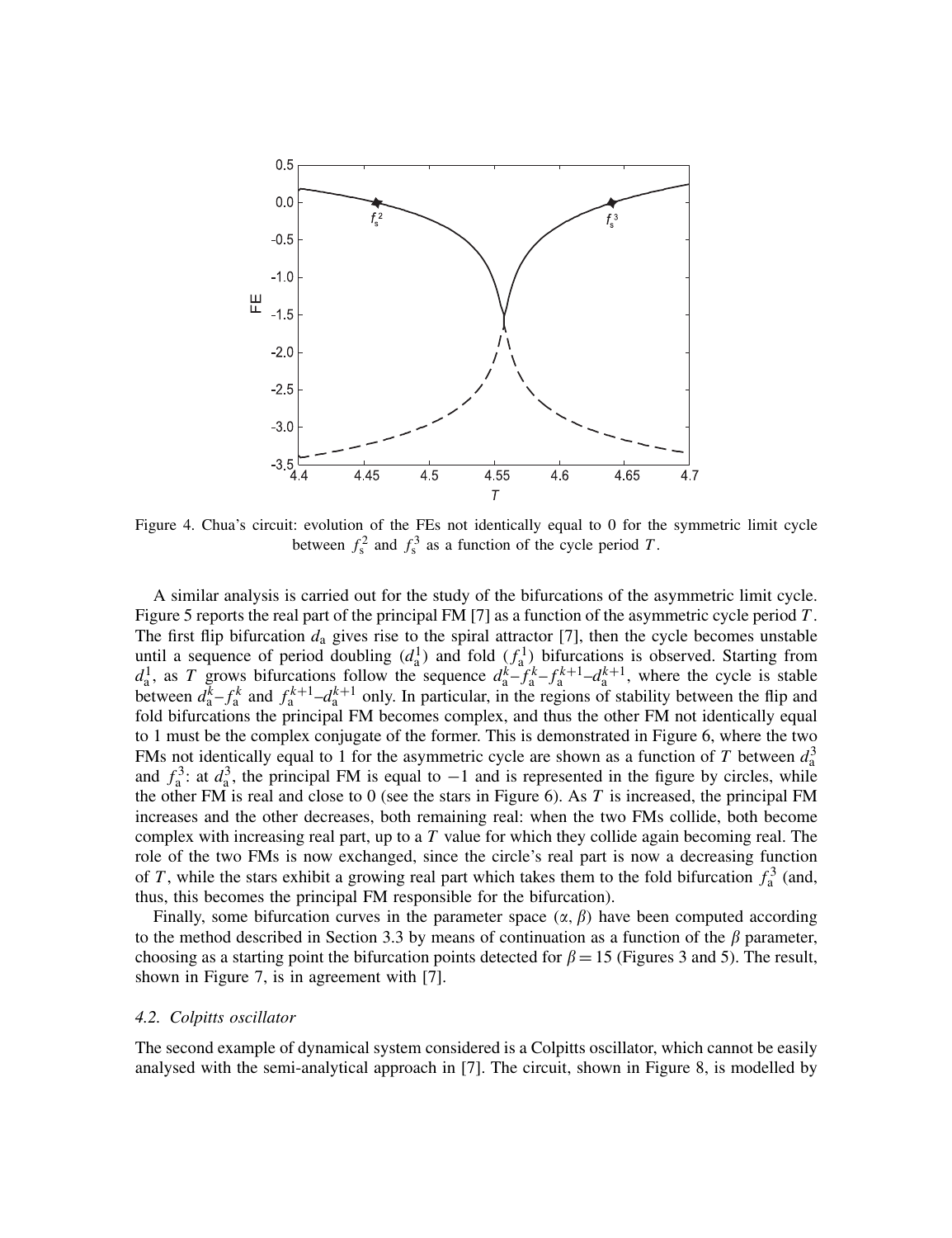

Figure 5. Chua's circuit: *T* dependence of the real part of the FM responsible of bifurcations for the asymmetric limit cycle. The dash-dotted line represents a function equal to 0 if the FE nearest to the real axis is real, and to 1 if it is complex.



Figure 6. Chua's circuit: evolution in the complex plane of the FMs not identically equal to 1 for the asymmetric limit cycle between  $d_a^3$  and  $f_a^3$  as a function of the cycle period *T*.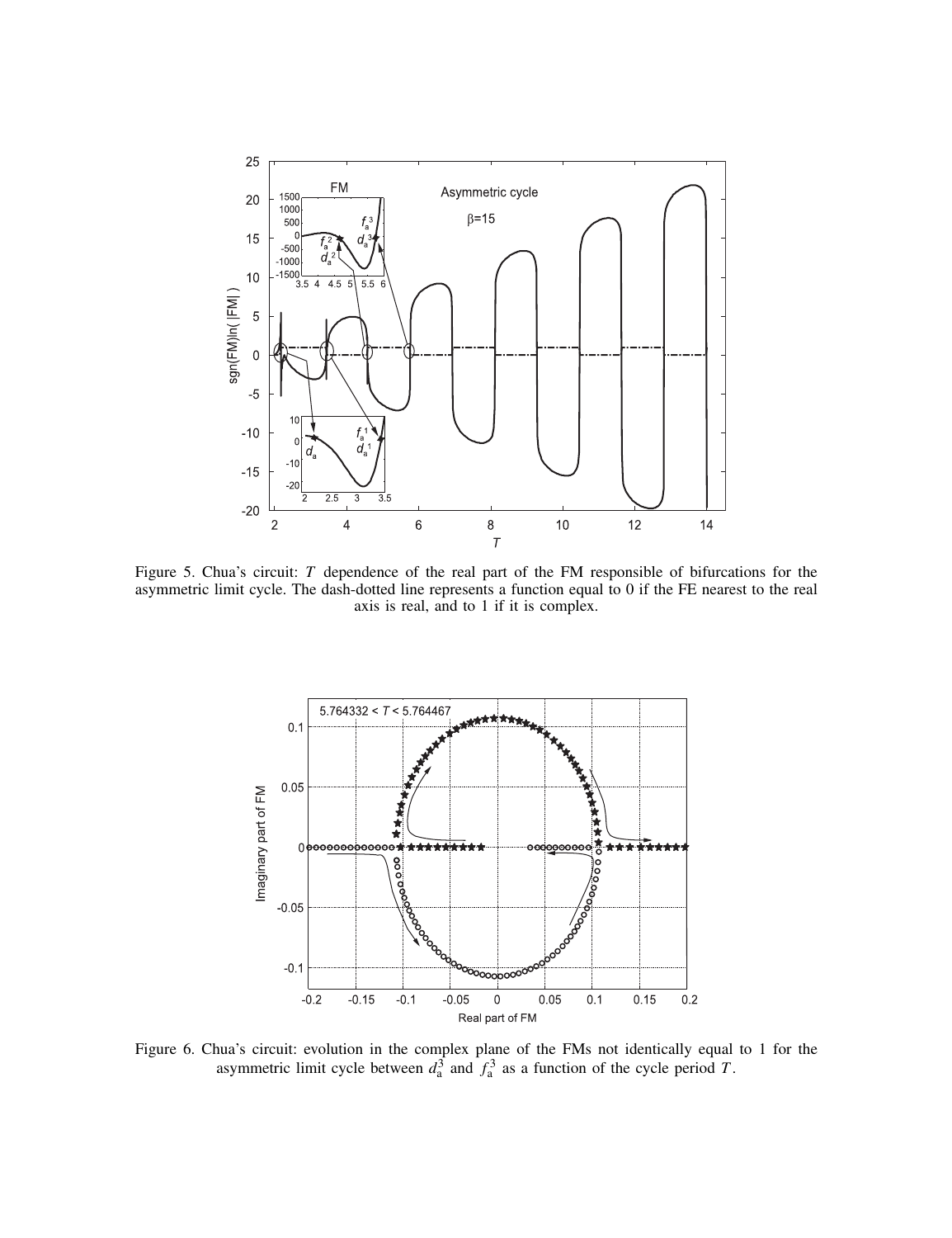

Figure 7. Bifurcation diagram in the parameter space  $(\alpha, \beta)$  for several flip and fold bifurcations of both the symmetric and asymmetric Chua's circuit limit cycles.



Figure 8. Circuit of the Colpitts oscillator.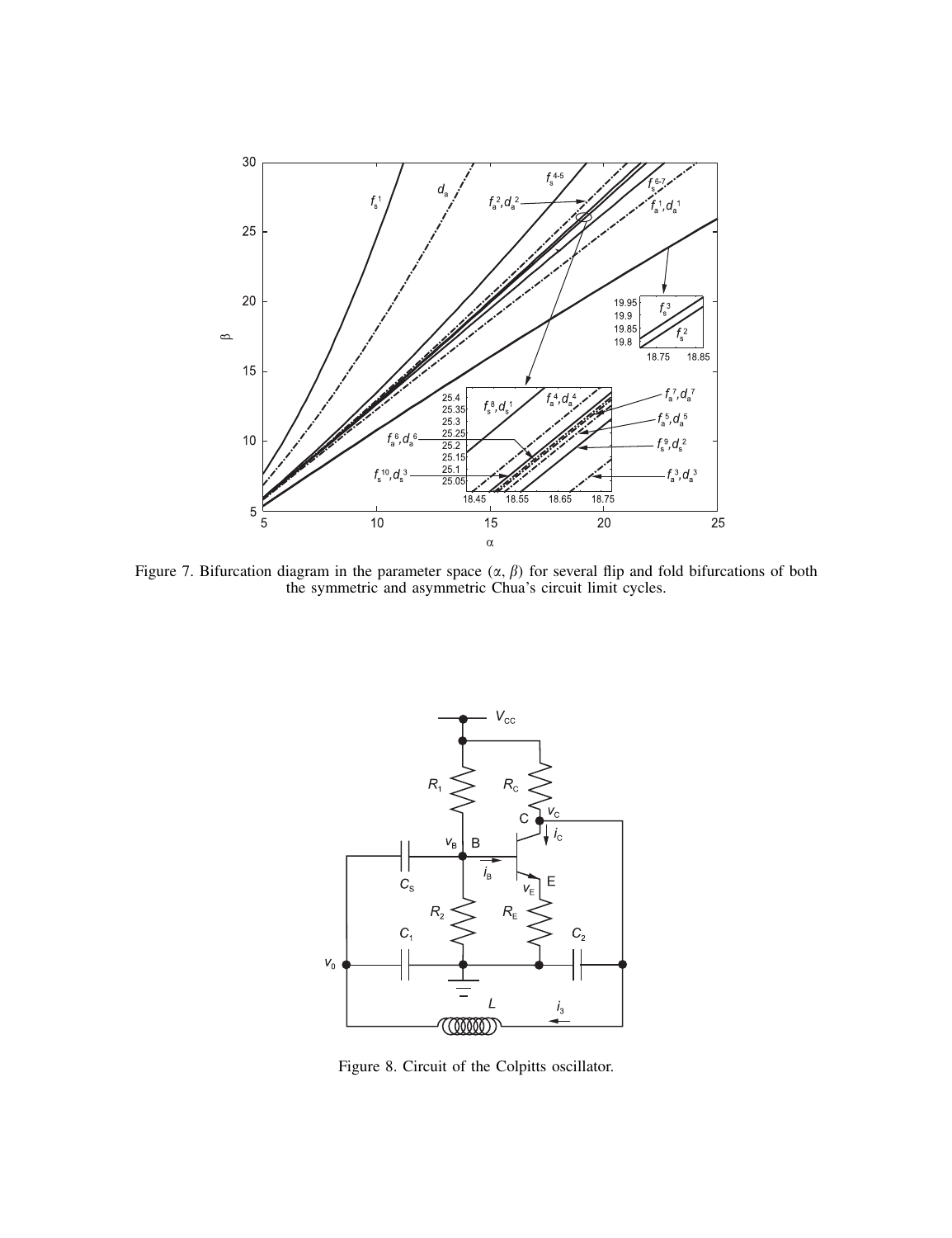assuming a static approximation for the bipolar transistor, which is described by the memoryless simplified model:

$$
i_{\rm B} = I_{\rm S} \left[ \exp\left(\frac{v_{\rm BE}}{V_{\rm T}}\right) - 1 \right], \quad i_{\rm E} = \beta_{\rm F} i_{\rm B}
$$
 (34)

where  $I_S$  and  $\beta_F$  are constants,  $V_T = 26$  mV at room temperature, and  $v_{BE} = v_B - v_E$ . The circuit is described by the following MNA equations:

$$
C_{2} \frac{dv_{C}}{dt} + i_{3} + i_{C} + \frac{v_{C} - V_{CC}}{R_{C}} = 0
$$
  

$$
L \frac{di_{3}}{dt} - v_{C} + v_{0} = 0
$$
  

$$
C_{S} \frac{d}{dt} (v_{B} - v_{0}) - C_{1} \frac{dv_{0}}{dt} + i_{3} = 0
$$
  

$$
C_{S} \frac{d}{dt} (v_{B} - v_{0}) + \frac{v_{B}}{R_{2}} + \frac{v_{B} - V_{CC}}{R_{1}} + i_{B} = 0
$$
  

$$
\frac{v_{E}}{R_{E}} - i_{C} - i_{B} = 0
$$
 (35)

which, completed by the constitutive relations (34), allow for the computation of the circuit working point. Substituting Equation (34) into Equation (35) and defining the normalized variables

$$
x_1 = \frac{v_0}{V_T}, \quad x_2 = \frac{R_{\text{C}}i_3}{V_{\text{CC}}}, \quad x_3 = \frac{v_{\text{C}}}{V_T}
$$
(36)

$$
x_4 = \frac{v_B}{V_T}, \quad x_5 = \frac{v_E}{V_T}, \quad \tau = \omega_0 t \tag{37}
$$

the system equations are written as

$$
x_2 + \left(v + \alpha_2 \frac{d}{d\tau}\right) x_3 + \beta_F \xi [\exp(x_4 - x_5) - 1] - 1 = 0
$$
  

$$
x_1 + \lambda \frac{dx_2}{d\tau} - x_3 = 0
$$
  

$$
(\alpha + \alpha_1) \frac{dx_1}{d\tau} - x_2 - \alpha \frac{dx_4}{d\tau} = 0
$$
 (38)  

$$
\alpha \frac{dx_1}{d\tau} + \left(v\gamma \rho + \alpha \frac{d}{d\tau}\right) x_4 + \xi [\exp(x_4 - x_5) - 1] - \rho = 0
$$
  

$$
v \rho_1 x_5 - (\beta_F + 1) \xi [\exp(x_4 - x_5) - 1] = 0
$$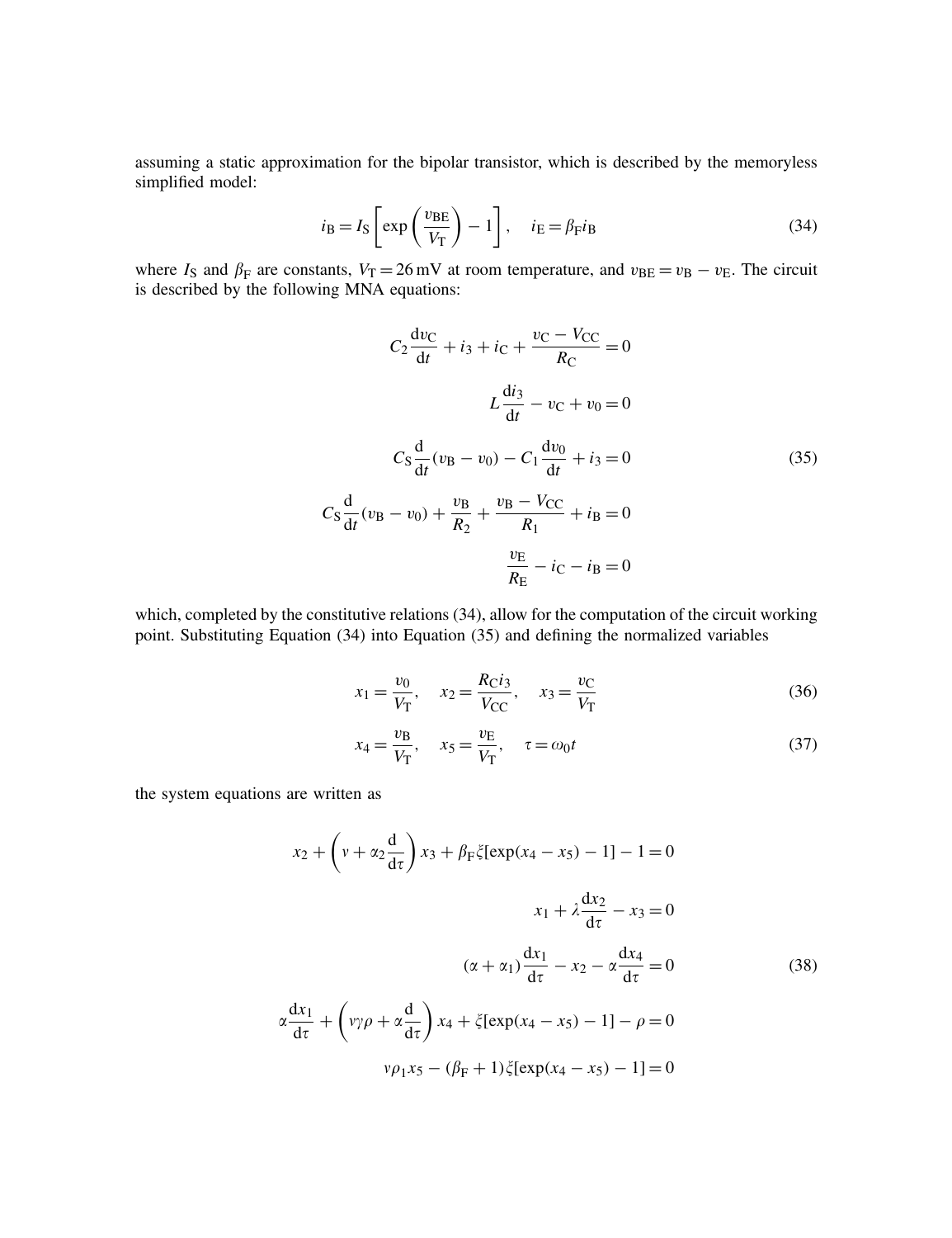where the normalization frequency is  $\omega_0 = \sqrt{C_1 + C_2}/\sqrt{LC_1C_2}$ , and the following parameters are defined:

$$
\alpha = \omega_0 C_S R_C \frac{V_T}{V_{CC}}, \quad \alpha_1 = \alpha \frac{C_1}{C_S}, \quad \alpha_2 = \alpha \frac{C_2}{C_S}
$$
(39)

$$
v = \frac{V_T}{V_{CC}}, \quad \rho = \frac{R_C}{R_1}, \quad \rho_1 = \frac{R_C}{R_E}
$$
\n
$$
(40)
$$

$$
\gamma = \frac{R_1 + R_2}{R_2}, \quad \lambda = \omega_0 \frac{L V_{\rm CC}}{R_{\rm C} V_{\rm T}}, \quad \xi = \frac{R_{\rm C} I_{\rm S}}{V_{\rm CC}} \tag{41}
$$

System (38) is of the form (1), where  $\mathbf{q}(\mathbf{x}) = \mathbf{C}\mathbf{x}$  is a linear relation characterized by the noninvertible matrix **C**

$$
\mathbf{C} = \begin{bmatrix} 0 & 0 & v + \alpha_2 & 0 & 0 \\ 0 & \lambda & 0 & 0 & 0 \\ \alpha + \alpha_1 & 0 & 0 & -\alpha & 0 \\ \alpha & 0 & 0 & \alpha & 0 \\ 0 & 0 & 0 & 0 & 0 \end{bmatrix}
$$
(42)

and the nonlinear function  $g(x)$  is

$$
\mathbf{g}(\mathbf{x}) = \begin{bmatrix} x_2 + vx_3 + \beta_{\text{F}} \xi[\exp(x_4 - x_5) - 1] - 1 \\ x_1 - x_3 \\ -x_2 \\ v\gamma \rho x_4 + \xi[\exp(x_4 - x_5) - 1] - \rho \\ v\rho_1 x_5 - (\beta_{\text{F}} + 1) \xi[\exp(x_4 - x_5) - 1] \end{bmatrix}
$$
(43)

Therefore,  $M = 5$  and  $m = 4$ . Notice also that, since  $\mathbf{C}(\tau)$  is independent of  $\tau$ ,  $\dot{\mathbf{C}} = \mathbf{0}$  and  $\hat{\mathbf{A}}' = \hat{\mathbf{A}}$ .

The circuit has been simulated with the HB method with  $N_H = 15$ , and assuming for the parameters the values

$$
R_2 = 100 \,\text{k}\Omega, \quad R_C = 4.9 \,\text{k}\Omega, \quad R_E = 90 \,\Omega \tag{44}
$$

$$
C_1 = 0.3 \,\mu\text{F}, \quad C_2 = 9.09 \,\text{nF}, \quad C_\text{S} = 1 \,\mu\text{F} \tag{45}
$$

$$
V_{\rm CC} = 15 \text{ V}, \quad L = 27.78 \text{ nH} \tag{46}
$$

while the transistor parameters are  $\beta_F = 100$  and  $I_S = 10^{-18}$  A.

Of the  $m = 4$  FMs not identically equal to 0, one is equal to 1 (as expected for an oscillator), two are complex conjugate with negative real part, and the fourth is real, positive and close to 1. We have determined the oscillator limit cycle as a function of two parameters ( $R_1$  and  $\alpha_1$ , see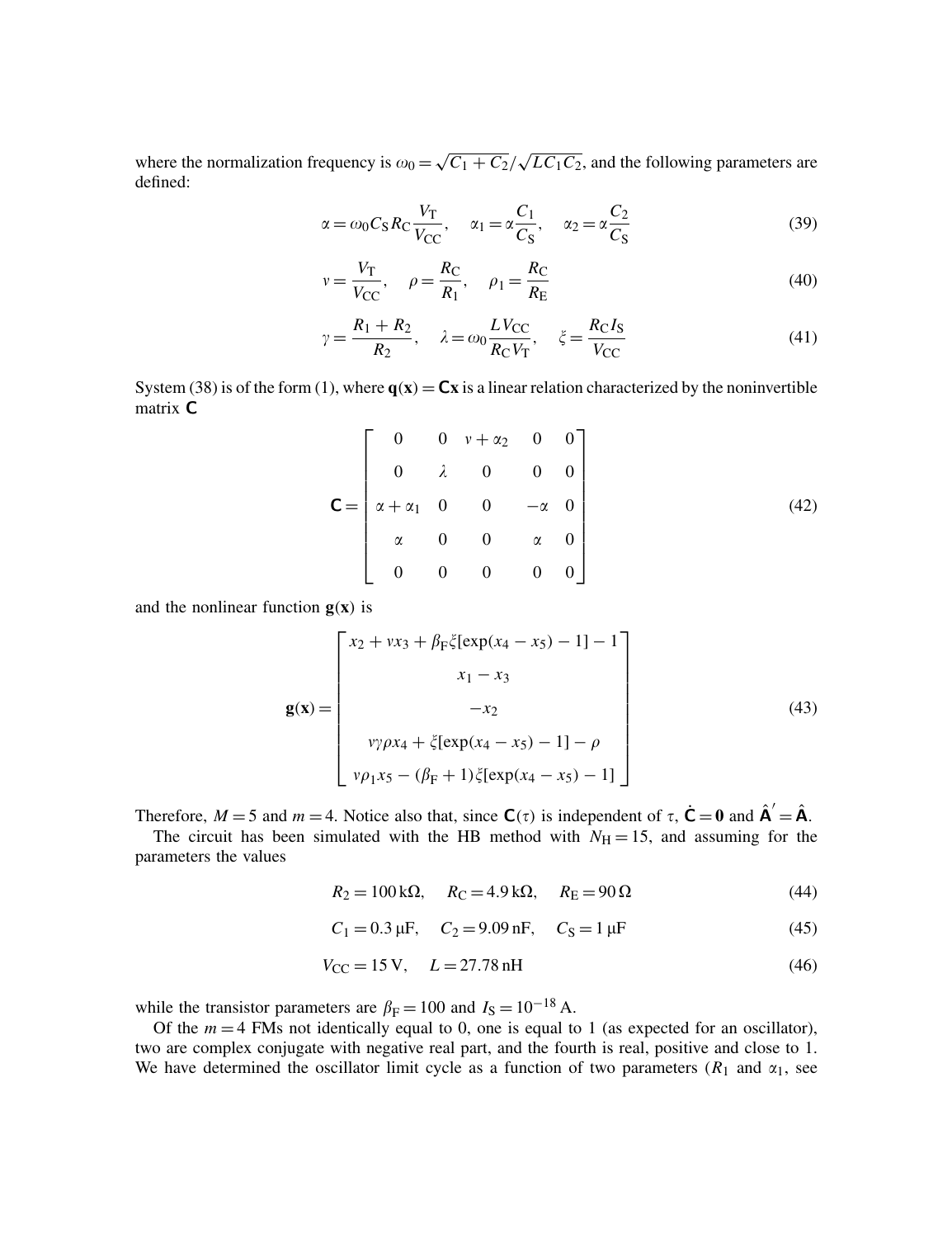

Figure 9. Colpitts oscillator: angular frequency of the limit cycle as a function of  $\alpha_1$  and  $R_1$  parameters. The main curve is plotted for  $R_1 = 100 \text{ k}\Omega$ 



Figure 10. Colpitts oscillator: regions of unstable operation in the  $(\alpha_1, R_1)$  parameter plane. The frontiers of the shaded regions represent fold bifurcation curves, since the FM is real and positive.

Figure 9), and computed the corresponding FMs. In several regions of this parameter space the cycle becomes unstable, i.e. one FM exhibits magnitude larger than 1, as shown in Figure 10. A similar result was obtained in [17], making use of the describing function technique. Notice that the borders of the unstable regions represent fold bifurcation curves, since the represented FM is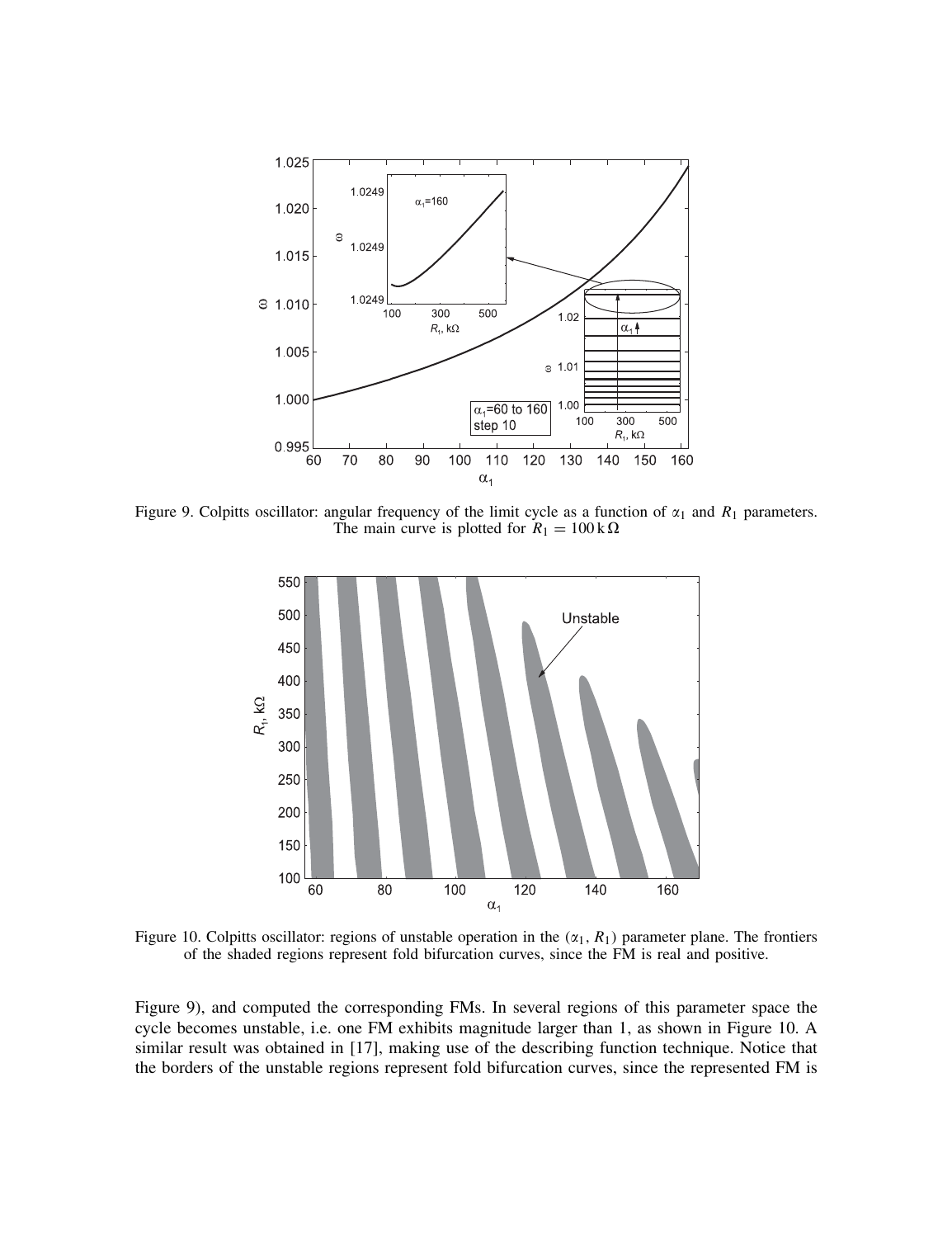

Figure 11. Colpitts oscillator: evolution in the complex plane of the FE as a function of parameter  $\alpha_1$ .

real and positive. The evolution in the complex plane of the corresponding FE as a function of  $\alpha_1$ (for  $R_1$  held constant to 100 k $\Omega$ ) is represented in Figure 11, where the limit cycle is shown to undergo a period-doubling bifurcation for  $\alpha_1 < 60$  (see also Figure 10).

#### 5. CONCLUSION

We have proposed a general numerical technique for the assessment of the stability properties of periodic solutions in nonlinear dynamical systems described by differential-algebraic equations (DAEs), based on the estimation of the Floquet exponents (FEs) of the steady-state solution performed directly in the frequency domain. This allows to directly extend the standard harmonic balance (HB) technique, widely used for the determination of the steady state, to the perturbative stability analysis, since the matrices involved in the FE calculation are strictly related to the Jacobian matrices exploited for the Newton iterative solution of the HB problem. Moreover, the approach can in principle be directly implemented even in commercial CAD tools for circuit analysis, since the DAE form is typically found in the MNA equations such simulators usually employ.

In order to validate the approach, we have determined the stability and bifurcations of the limit cycles of the well-known Chua's circuit with cubic nonlinearity, and of a standard Colpitts oscillator. A parametric analysis has been carried out, allowing for the accurate determination of a wide variety of bifurcation curves, both for the cases of fold and flip bifurcations.

#### **REFERENCES**

- 1. Suárez A, Quéré R. *Stability Analysis of Nonlinear Microwave Circuits*. Artech House: Norwood, 2003.
- 2. Farkas M. *Periodic Motions*. Springer: New York, 1994.
- 3. Demir A. Fully nonlinear oscillator noise analysis: an oscillator with no asymptotic phase. *International Journal of Circuit Theory and Applications* 2007; **35**:175–203.